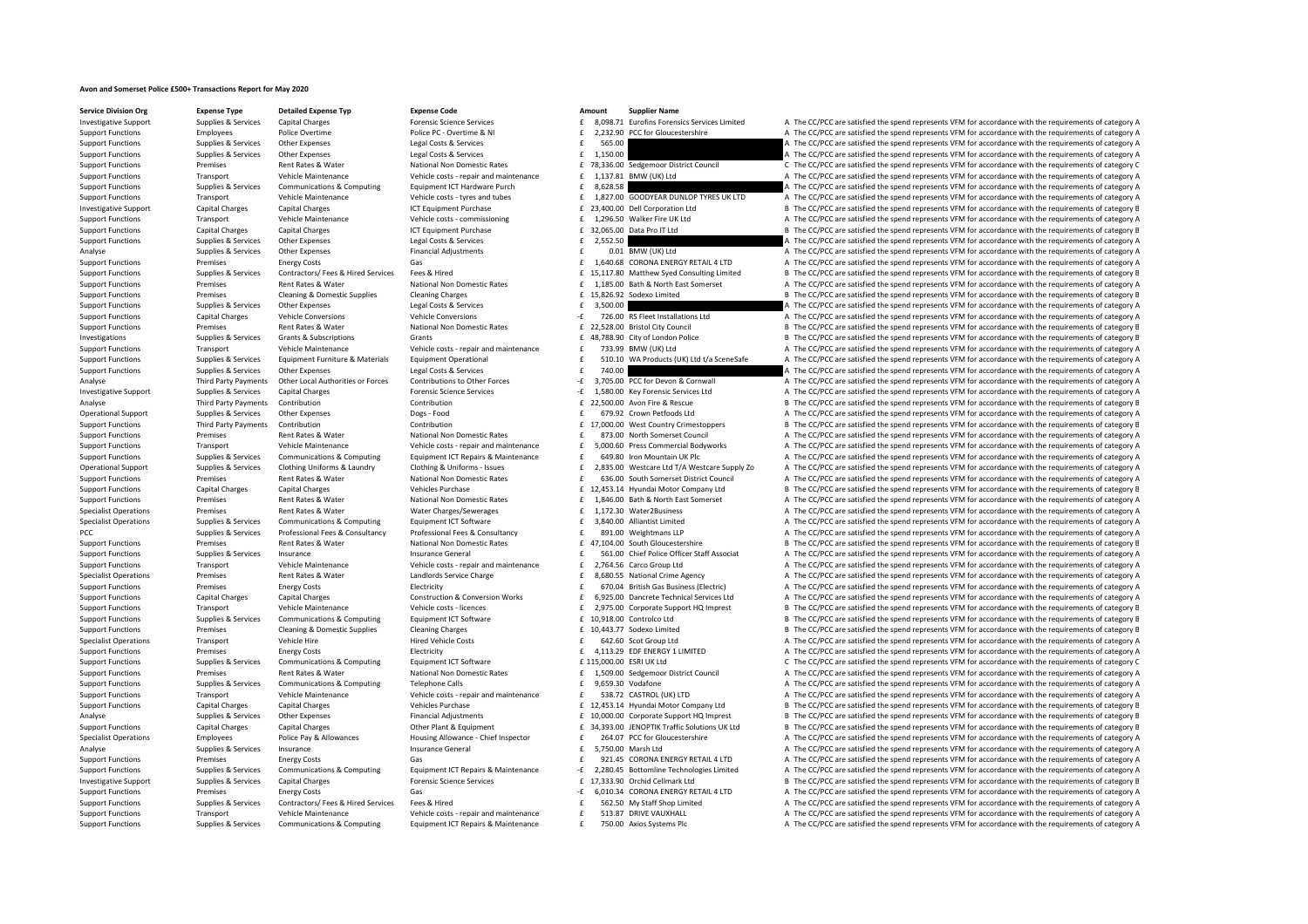Support Functions Premises Planned Repair & Maintenance Grounds Maintenance **1998.97 PLANT CARE INTERIORSCAPES** A The CC/PCC are satisfied the spend represents VFM for accordance with the requirements of category A Support Functions Premises Unplanned Repair & Maintenance Responsive Maint - Internal Wall or Door E 517.00 WESSEX GLASS CO LTD A The CC/PCC are satisfied the spend represents VFM for accordance with the requirements of ca Specialist Operations Employees Police Pay & Allowances Police PC-Pay, OT, NI, Pension & Housing £ 15,897.17 PCC for Wiltshire C. The CC/PCC are satisfied the spend represents VFM for accordance with the requirements of ca Supplies & Services Clothing Uniforms & Laundry Clothing & Uniforms - Issues E 26,000.00 DD Products and Services Ltd C The CC/PCC are satisfied the spend represents VFM for accordance with the requirements of category C<br>S Local Policing Supplies Services Other Expenses Visits & Activities Visits Activities 600.00 Bristol City Robins Foundation A The CC/PCC are satisfied the spend represents VFM for accordance with the requirements of catego Support Functions Supplies & Services Other Expenses Legal Costs & Services Legal Costs & Services 1,050.00 E 1,050.00 A The CC/PCC are satisfied the spend represents VFM for accordance with the requirements of category A Operational Support Third Party Payments Other Local Authorities or Forces Contributions to Other Forces forces<br>Support Support Support Support Support Support Support Support Support Support Support Support Support Suppor Support Functions Transport Vehicle Maintenance Vehicle costs - repair and maintenance f 1,210.00 AA Drive Tech A The CC/PCC are satisfied the spend represents VFM for accordance with the requirements of category A Support Functions Premises Unplanned Repair & Maintenance Responsive Maint - Roofs E 11.307.00 Hennessy Building Contractors Ltd B The CC/PCC are satisfied the spend represents VFM for accordance with the requirements of c Support Transport Vehicle Maintenance Vehicle costs – fuel and the COST of the CC/PCC are satisfied the spend represents VFM for accordance with the requirements of category B Support Functions Capital Charges Capital Charges Capital Charges Capital Charges Capital Charges Capital Charges Capital Charges Capital Charges Capital Charges Capital Charges Capital Charges Capital Charges Capital Char Sunnort Eunctions Sunnitage Services Clothing Uniforms & Laundry Clothing & Liniforms - Issues Contained Studiors Clothing & Liniforms - Issues CONDITY CONTECT STATES CONTECTS CONTECTS A The CONTECT are satisfied the spend Support Eurotions Transport Vehicle Maintenance Vehicle Costs repair and maintenance Vehicle Costs repair and maintenance F 1,257.71 SLOok & Sons Ltd A The CC/PCC are satisfied the spend represents VEM for accordance with Local Policing Premises Cleaning & Domestic Supplies Cleaning Charges Cleaning Charges Cleaning Charges Cleaning Charges 2,317.84 Sodexo Limited A The CC/PCC are satisfied the spend represents VFM for accordance with the r PCC Employees Police Pay & Allowances Police PC - National Insurance and the SECOLOGIC Area and The CC/PCC are satisfied the spend represents VFM for accordance with the requirements of category C Support Functions Transport Vehicle Maintenance Vehicle costs - repair and maintenance F 6,806.30 TrustFord A The CC/PCC are satisfied the spend represents VFM for accordance with the requirements of category A Operational Support Supplies & Services Other Expenses Dogs - Food **691.68** Crown Petfoods Ltd A The CC/PCC are satisfied the spend represents VFM for accordance with the requirements of category A The Crown Petfoods Ltd A Support Functions Premises Fuergy Costs Functions Electricity Features Electricity Features and the CC/PCC are satisfied the spend represents VFM for accordance with the requirements of category A Support Functions Supplies & Services Communications & Computing Equipment ICT Repairs & Maintenance 2,005.00 **E 2,005.00** A The CC/PCC are satisfied the spend represents VFM for accordance with the requirements of categor Support Functions Transport Vehicle Maintenance Vehicle costs –fuel vehicle costs –fuel 22,940.46 Arval UK Ltd B The CC/PCC are satisfied the spend represents VFM for accordance with the requirements of category B Vehicle Transport Vehicle Maintenance Webicle costs - types and tubes of the C53.14 CABOT TYRE SERVICE LTD A The CC/PCC are satisfied the spend represents VEM for accordance with the requirements of category A Support Functions Supplies & Services Equipment Furniture & Materials Equipment Operational 6,940.00  $\epsilon$  6,940.00  $\epsilon$  6,940.00  $\epsilon$  are satisfied the spend represents VFM for accordance with the requirements of category Support Functions Transport Vehicle Maintenance Vehicle costs - tyres and tubes Function Capacity Christopher Maintenance Vehicle costs - tyres and tubes Function Maintenance Vehicle costs - tyres and tubes Function Capaci Support Employees Support Employees And Employee Expenses Refunds Contributions and Expenditions and Expenditions and The CC/PCC are satisfied the spend represents VFM for accordance with the requirements of category A Sup Premises Energy Costs Electricity Electricity Electricity Electricity Electricity Electricity 15,158.91 EDF ENERGY 1 LIMITED B The CC/PCC are satisfied the spend represents VFM for accordance with the requirements of categ Operational Support Supplies & Services Subsistence Subsistence Subsistence Subsistence Subsistence Subsistence Subsistence Subsistence Subsistence of the CC/PCC are satisfied the spend represents VFM for accordance with t Local Policing Control of Supplies & Services Clothing Uniforms & Laundry Clothing & Uniforms - Issues E 36.260.00 TGS (UK) Ltd T/A TGS Group B The CC/PCC are satisfied the spend represents VFM for accordance with the requ Support Functions Capital Charges Capital Charges Capital Charges Capital Charges Capital Charges Capital Charges Construction & Construction & Conversion Fees and represents LP a The CC/PCC are satisfied the spend represe Support Functions Supplies & Services Communications & Computing Equipment ICT £ Vodafone A The CC/PCC are satisfied the spend represents V 6,042.21 FM for accordance with the requirements of category A Criminal Justice Arrangements Supplies & Services Capital Charges Materia Entergrise Services Forensic Science Services Forensic Science Services F 416.00 Orchid Cellmark Ltd A The CC/PCC are satisfied the spend represents Supplies & Services Equipment Furniture & Materials Equipment Equipment Equipment Equipment Equipment Equipment Equipment Equipment Equipment Equipment Equipment Equipment Equipment Equipment Equipment Equipment Equipment Investigative Support Supplies & Services Capital Charges Capital Charges Porensic Science Services (Support Function of the CC/PCC are satisfied the spend represents VFM for accordance with the requirements of category A<br> A The CC/PCC are satisfied the spend represents VFM for accordance with the requirements of category A Criminal Justice Arrangements Supplies & Services Other Expenses Maintenance of dogs/cats and the 1,251.00 and a The CC/PCC are satisfied the spend represents VFM for accordance with the requirements of category A The CL/P Support Functions Capital Charges Capital Charges Vehicles Purchase 13,073.14 Hyundai Motor Company Ltd B The CC/PCC are satisfied the spend represents VFM for accordance with the requirements of category B Vehicles Purcha Support Functions Capital Charges Capital Charges Vehicles Purchase 12,208.00 Hyundai Motor Company Ltd B The CC/PCC are satisfied the spend represents VFM for accordance with the requirements of category B Local Policing Supplies & Services Equipment Furniture & Materials Equipment 1,125.30 SOLON SECURITY LTD A The CC/PCC are satisfied the spend represents VEM for accordance with the requirements of category A Support Functions Supplies & Services Contractors/Fees & Hired Services Fees & Hired Expansion of the CONCERT SALES MONAGER CONTRACT ON SUPPORT AT THE CONCERT A THE COPCC are satisfied the spend represents VFM for accordan Support Functions Supplies & Services Other Expenses Legal Costs & Services Legal Costs & Services Legal Costs & Services **E** 777.50 **E** 777.50 **A** The CC/PCC are satisfied the spend represents VFM for accordance with the Investigative Support Supplies & Services Capital Charges A The Companies Forensic Science Services and Support Support Support Support Support Support Support Support Support Support Support Support Support Support Suppor Support Functions Premises Energy Costs Energy Costs Electricity Electricity Electricity 1,153.64 EDF ENERGY 1 LIMITED A The CC/PCC are satisfied the spend represents VFM for accordance with the requirements of category A Equipment - Consument - Consumenter Consumentes of the CONCO. Equipment - Consument - Consument - Consument - Consument - Consument - Consument - Consument - Consument - Consument - Consument - Consument - The CC/PCC are s Support Functions Transport Vehicle Maintenance Vehicle costs - renair and maintenance F 799.20 CASTROL(UK) ITD A The CC/PCC are satisfied the spend represents VFM for accordance with the requirements of category A Support Functions Premises Rent Rates & Water National Non Domestic Rates **E** 2,096.00 Mendip District Council A The CC/PCC are satisfied the spend represents VFM for accordance with the requirements of category A Support Functions Supplies & Services Communications & Computing Equipment ICT Equipment ICT  $\tau$ , 627.79 Telefonica UK Limited A The CC/PCC are satisfied the spend represents VFM for accordance with the requirements of ca Vehicle Maintenance Vehicle costs - tyres and tubes Ferrantic CODIVEAR DUNLOP TYRES UK LTD A The CC/PCC are satisfied the spend represents VFM for accordance with the requirements of category A Investigative Support Supplies & Services Capital Charges **Forensic Science Services** 20,778.90 Orchid Cellmark Ltd B The CC/PCC are satisfied the spend represents VFM for accordance with the requirements of category B Supplies Supplies & Services Equipment Furniture & Materials Equipment Operational and the service of the CONCOLOGICAL CONCORDING A The CC/PCC are satisfied the spend represents VFM for accordance with the requirements of Support Functions Premises Rent Rates & Water National Non Domestic Rates 1,534.00 South Gloucestershire A The CC/PCC are satisfied the spend represents VFM for accordance with the requirements of category A Support Functions Transport Vehicle Maintenance Vehicle costs - commissioning Functions E 1,595.00 SYNETIQ Intelligent Solutions A The CC/PCC are satisfied the spend represents VFM for accordance with the requirements of c Support Functions Supplies & Services Communications & Computing Equipment ICT  $\pm 1,605.00 \text{ EE limited}$  A The CC/PCC are satisfied the spend represents VFM for accordance with the requirements of category A Support Functions Capital Charges Capital Charges Capital Charges Vehicles Purchase Vehicles Purchase 12,453.14 Hyundai Motor Company Ltd B The CC/PCC are satisfied the spend represents VFM for accordance with the requirem Disused Premises Cleaning & Domestic Supplies Cleaning Charges Cleaning Charges F 712.52 Sodexo Limited B The CC/PCC are satisfied the spend represents VFM for accordance with the requirements of category B Support Functions Supplies & Services Other Expenses Legal Costs & Services Legal Costs & Services 686.00 **E 306.00** A The CC/PCC are satisfied the spend represents VFM for accordance with the requirements of category A Operational Support Supplies & Services Clothing Uniforms & Laundry Clothing & Uniforms - Issues E 1,842.50 Westcare Ltd T/A Westcare Supply Zo A The CC/PCC are satisfied the spend represents VFM for accordance with the re Support Functions Transport Vehicle Maintenance Vehicle costs - tyres and tubes Function Camp and Transport Vehicle Maintenance Vehicle costs - tyres and tubes Function Camp and Transport Vehicle Maintenance Vehicle costs Supplies & Services Professional Fees & Consultancy Professional Fees & Consultancy Professional Fees & Consultancy Professional Fees & Consultancy entitled by the CONCLATE A The CONCLATE A The CONCLATE A The CONCLATE Serv Support Functions Premises Rent Rates & Water National Non Domestic Rates **E** 599.00 Bristol City Council A The CC/PCC are satisfied the spend represents VFM for accordance with the requirements of category A The CC/PCC ar Supplies Supplies & Services Communications & Computing Equipment ICT Repairs & Maintenance Maintenance E 8,890.72 Specialist Computer Centres A The CC/PCC are satisfied the spend represents VFM for accordance with the req Support Functions Capital Charges Capital Charges Vehicles Purchase 12,453.14 Hyundai Motor Company Itd B The CC/PCC are satisfied the spend represents VFM for accordance with the requirements of category B Support Functions Supplies & Services Communications & Computing Equipment ICT Repairs & Maintenance  $E$  737.72 SOFTWARE BOX LTD A The CC/PCC are satisfied the spend represents VFM for accordance with the requirements of c Support Functions Premises Energy Costs Electricity Electricity **E** 8,607.63 EDF ENERGY 1 LIMITED A The CC/PCC are satisfied the spend represents VFM for accordance with the requirements of category A Support Functions Capital Charges Capital Charges Capital Charges Murchase Vehicles Purchase 12,453.14 Hyundai Motor Company Ltd B The CC/PCC are satisfied the spend represents VFM for accordance with the requirements of c Support Functions Capital Charges Vehicle Conversions Vehicle Conversions Vehicle Conversions 4,671.40 WURTH UK LTD A The CC/PCC are satisfied the spend represents VFM for accordance with the requirements of category A Support Functions Supplies & Services Other Expenses Payment of Claims – 3rd Payment of Claims – 3rd Party and Expendition of Claims and Definition of A The CC/PCC are satisfied the spend represents VFM for accordance with Support Functions Premises Arenal Non Domestic Rates and A The CC/PCC are satisfied the spend represents VFM for accordance with the requirements of category A The CC/PCC are satisfied the spend represents VFM for accordan Supplies & Services Contractors/ Fees & Hired Services Fees & Hired Services Fees & Hired Services Fees & Hired Fees & Hired Fees & Hired Fees & Hired Fees & Hired Fees & Hired Fees & Hired Fees & Hired Fees & Hired Fees & Dealing with the Public Supplies & Services Airwave Airwave Airwave Airwave Airwave Airwave Airwave Airwave Airwave Airwave Airwave Airwave Airwave Airwave Airwave Airwave Airwave Airwave Airwave Airwave Airwave Airwave Ai Operational Support Supplies & Services Clothing Uniforms & Laundry Clothing & Uniforms - Issues E 2,160.00 WA Products (UK) Ltd t/a SceneSafe A The CC/PCC are satisfied the spend represents VFM for accordance with the req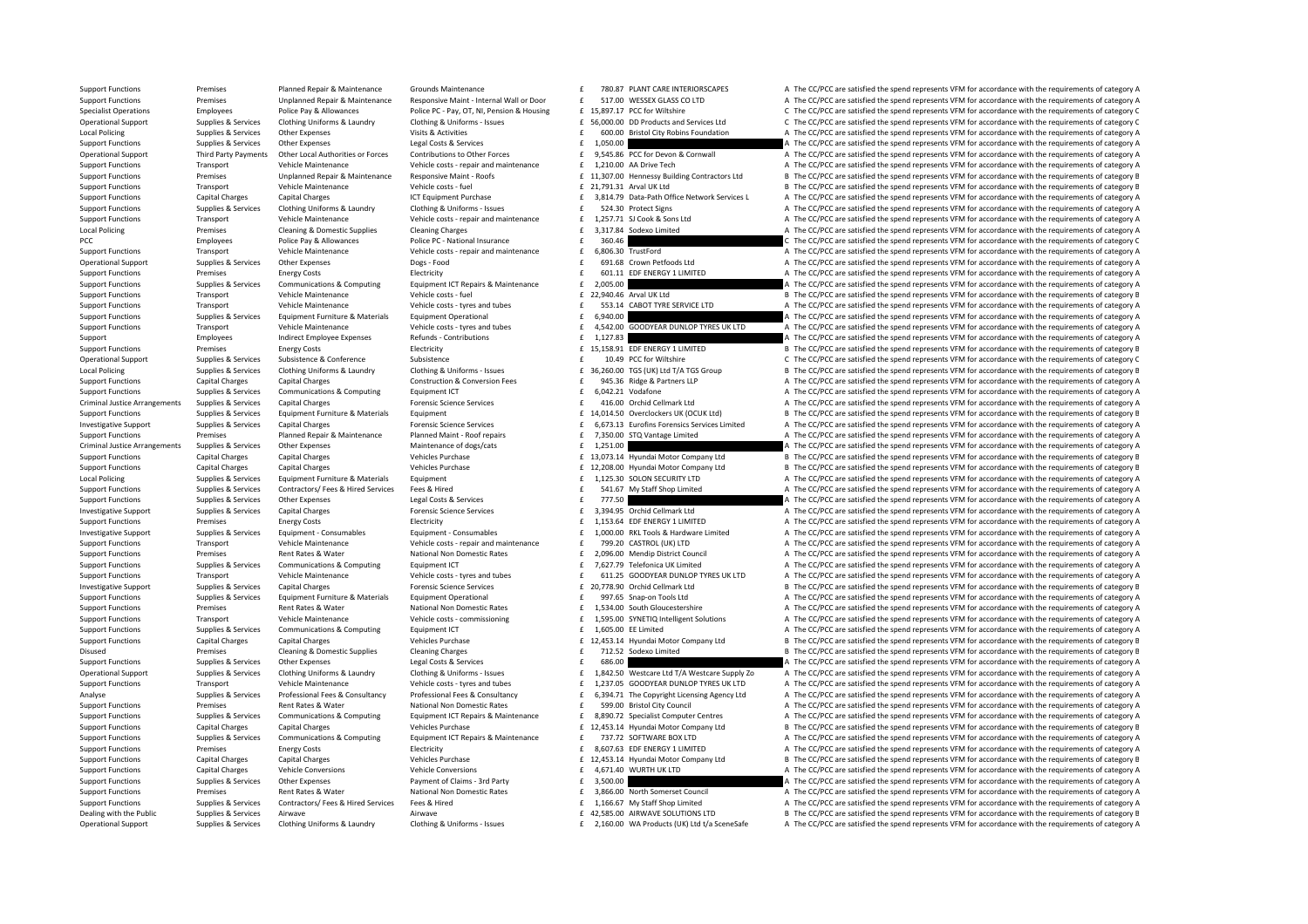Support Functions Capital Charges Capital Charges Vehicles Purchase 12,453.14 Hyundai Motor Company Ltd B The CC/PCC are satisfied the spend represents VFM for accordance with the requirements of category B Operational Support Supplies & Services Other Expenses Dogs-Kennel Purchase & Maint 1.008.00 Hartshill Kennels and Cattery A The CC/PCC are satisfied the spend represents VFM for accordance with the requirements of categor Specialist Operations Employees Police Overtime Police PC - Overtime & NI 2,182.97 PCC for Wiltshire A The CC/PCC are satisfied the spend represents VFM for accordance with the requirements of category A The CC/PCC are sat Operational Support Supplies & Services Other Expenses Dogs - Purchase Dogs and Dogs and Dogs and Dogs and Support Support A The CC/PCC are satisfied the spend represents VFM for accordance with the requirements of categor Capital Charges Capital Charges Capital Charges Capital Charges Capital Charges Vehicles Purchase 12,384.14 Hyundai Motor Company Ltd B The CC/PCC are satisfied the spend represents VFM for accordance with the requirements Criminal Justice Arrangements Supplies & Services Other Expenses Reward Scheme 108.90 Pearson Education Ltd A The CC/PCC are satisfied the spend represents VFM for accordance with the requirements of category A Support Functions Premises Rent Rates & Water National Non Domestic Rates E 508.00 Monmouthshire County Council A The CC/PCC are satisfied the spend represents VFM for accordance with the requirements of category A Support Functions Premises Rent Rates & Water National Non Domestic Rates f 911.00 Bristol City Council A The CC/PCC are satisfied the spend represents VFM for accordance with the requirements of category A Support Functions Employees Employees Indirect Employee Expenses Advertising for Staff and Adventising for Staff and Europe Expenses Adventising for Staff and Function Europe Expenses Adventising for Staff and Function Eur Support Functions Supplies & Services Communications & Computing For Form For Form of CT a terms of category A The CC/PCC are satisfied the spend represents VEM for accordance with the requirements of category A Support Functions Premises Energy Costs Electricity Electricity Electricity E 2,125.80 British Gas Business (Electric) A The CC/PCC are satisfied the spend represents VFM for accordance with the requirements of category A Specialist Operations Supplies & Services Communications & Computing Telephone Calls 860.12 **Examples 860.12 Result A The CC/PCC** are satisfied the spend represents VFM for accordance with the requirements of category A Operational Support Supplies & Services Other Expenses . Horses - Forage Horses - Forage 1,719.00 Expenditum and the CC/PCC are satisfied the spend represents VFM for accordance with the requirements of category A Support Support Functions Premises Premises Energy Costs Energy Costs Electricity Electricity **Electricity and ELECTRIC ART A THE CONSUMPTED** A The CC/PCC are satisfied the spend represents VFM for accordance with the requirements Support Functions Supplies & Services Contractors/ Fees & Hired Services Fees & Hired Fees & Hired Fees & Hired Fees & Hired Fees & Hired The CC/PCC are satisfied the spend represents VFM for accordance with the requiremen Support Eurostom Union Transport Wehicle Maintenance Wehicle costs - repair and maintenance Te 2,050.54 Westerly Bridgwater Although a The CC/PCC are satisfied the spend represents VFM for accordance with the requirements Support Functions Premises Rent Rates & Water National Non Domestic Rates E 11,264.00 Somerset West and Taunton Council B The CC/PCC are satisfied the spend represents VFM for accordance with the requirements of category B Support Functions Transport Vehicle Maintenance Vehicle costs - renair and maintenance f 1.844.96 CASTROL (UK) ITD A The CC/PCC are satisfied the spend represents VEM for accordance with the requirements of category A Support Functions Premises Rent Rates & Water Rents 750.0 £ The Guinness Partnership A The CC/PCC are satisfied the 0 spend represents VFM for accordance with the requirements of category A Support Eurotions Transport Wehicle Maintenance Wehicle costs - repair and maintenance  $\pm$  689.96 Bristol PartsPlus And The CC/PCC are satisfied the spend represents VFM for accordance with the requirements of category A<br> Bupport Functions Capital Charges Capital Charges Vehicles VEM for accordance with the requirements of category B The CC/PCC are satisfied the spend represents VFM for accordance with the requirements of category B Support Employees Indirect Employee Expenses Refunds Contributions E 1,354.53 ccordance and The CC/PCC are satisfied the spend represents VFM for accordance with the requirements of category A Support Functions Transport Vehicle Maintenance Vehicle costs ‐ repair and maintenance F 596.57 BMW (UK) Ltd A The CC/PCC are satisfied the spend represents VFM for accordance with the requirements of category A Support Functions Supplies & Services Communications & Computing Equipment ICT Repairs & Maintenance Leading and the S12.63 Iron Mountain UK PIc A The CC/PCC are satisfied the spend represents VFM for accordance with the r A The CC/PCC are satisfied the spend represents VFM for accordance with the requirements of category A Investigative Sunnort Sunnies & Services Canital Charges Canital Charges Forencic Science Services of 3,611.76 Key Forencic Services Itd A The CC/PCC are satisfied the spend represents VFM for accordance with the requireme Support Functions Supplies & Services Printing Stationery & Office Exp Stationery exacts and the stationery of the CC/PCC are satisfied the spend represents VFM for accordance with the requirements of category A Support Functions Supplies & Services Communications & Computing Equipment ICT Equipment ICT 201.98 Telefonica UK Ltd A The CC/PCC are satisfied the spend represents VFM for accordance with the requirements of category A T F 7,257.77 Richard Paul Russell Ltd A The CC/PCC are satisfied the spend represents VFM for accordance with the requirements of category A Support Eurotions Transport Vehicle Maintenance Vehicle costs - repair and maintenance F 879.00 GOULD AUTOPLATES & SIGNS LTD A The CC/PCC are satisfied the spend represents VFM for accordance with the requirements of categ Analyse Third Party Payments Contribution Contribution Contribution Contribution Contribution Contribution Contribution Contribution a contribution of the Secondance with the requirements of category A Investigative Support Supplies & Services Professional Fees & Consultancy Professional Fees & Consultancy Professional Fees & Consultancy and the Support of the CC/PCC are satisfied the spend represents VFM for accordance 2,696.40 Office Installation (Bristol) Ltd A The CC/PCC are satisfied the spend represents VFM for accordance with the requirements of category A Support Functions Premises Energy Costs Energy Costs Electricity Electricity Electricity Electricity and the spend of the S27.24 British Gas Business (Electricity A The CC/PCC are satisfied the spend represents VFM for acc Support Functions Premises Rent Rates & Water Hire of Accommodation Hire of 32,914.92 Hilton Bristol B The CC/PCC are satisfied the spend represents VFM for accordance with the requirements of category B Support Functions Supplies & Services Other Expenses Legal Costs & Services Legal Costs & Services Published the TOO.00 A The CC/PCC are satisfied the spend represents VFM for accordance with the requirements of category A Support Functions Supplies & Services Equipment Furniture & Materials Equipment 650.97 ESO 97 **EGO 97 CPC** A The CC/PCC are satisfied the spend represents VFM for accordance with the requirements of category A Support Functions Premises Unplanned Repair & Maintenance Responsive Maint - Roofs **1,157.97 DRA Maintenance Ltd** A The CC/PCC are satisfied the spend represents VFM for accordance with the requirements of category A The C Support Functions Transport Vehicle Maintenance Vehicle costs repair and maintenance Chicago and the Season of the COPC are satisfied the spend represents VEM for accordance with the requirements of category A Analyse Employees Police Staff Pay & Allowances Staffing Agency and maintenance 10,500.15 Matrix SCM Ltd B The CC/PCC are satisfied the spend represents VFM for accordance with the requirements of category B Vehicle Mainte Transport Vehicle Maintenance Vehicle costs - repair and maintenance and the state of the COPCC are satisfied the spend represents VFM for accordance with the requirements of category A<br>The CC/PCC are satisfied the spend r Premises Unplanned Repair & Maintenance Responsive Maint - Sanitary Services F 568.00 AWP Services Ltd and The CC/PCC are satisfied the spend represents VFM for accordance with the requirements of category A<br>Supplies & Sup Investigative Supplies & Services Supplies Research Furniture & Materials Foujoment Furniture & Materials Foujoment F 4,560.00 iContact Branding I td A The CC/PCC are satisfied the spend represents VFM for accordance with Support Eurotions Transport Vehicle Maintenance Vehicle costs - repair and maintenance F 877.55 Rowcliffes Of Yeovil Anne CC/PCC are satisfied the spend represents VFM for accordance with the requirements of category A Criminal Justice Arrangements Employees Police Pay & Allowances Police Inspector - Pay, NI, Pension E 6,102.93 PCC for Gloucestershire C The CC/PCC are satisfied the spend represents VFM for accordance with the requirement Supplies & Services Contractors/ Fees & Hired Services Fees & Hired Services Fees & Hired Services Fees & Hired Services Fees & Hired Services Fees & Hired Services Fees & Hired Services Fees & Hired Services Fees & Hired Support Functions Supplies & Services Other Expenses Legal Costs & Services Legal Costs & Services Published the Services of the CC/PCC are satisfied the spend represents VFM for accordance with the requirements of categor Investigative Support Supplies & Services Capital Charges Support Support Capital Charges Services Support Support Support Support Support Support Capital Charges Capital Charges Support Support Support Cellmark Ltd A The Support Functions Capital Charges Capital Charges Vehicles Purchase 12,384.14 Hyundai Motor Company Ltd B The CC/PCC are satisfied the spend represents VFM for accordance with the requirements of category B Support Functions Premises Rent Rates & Water National Non Domestic Rates E 12,650.00 South Somerset District Council B The CC/PCC are satisfied the spend represents VFM for accordance with the requirements of category B Specialist Operations Supplies & Services Capital Charges Forensic Science Services 53.19 SOCOTEC UK Ltd A The CC/PCC are satisfied the spend represents VFM for accordance with the requirements of category A PCC Supplies & Services Contractors/ Fees & Hired Services Fees & Hired Services Fees & Hired A,709.00 BURGES SALMON LLP A The CC/PCC are satisfied the spend represents VFM for accordance with the requirements of category Criminal Justice Arrangements Supplies & Services Clothing Uniforms & Laundry Haundry & Dry Cleaning Supplies and Development of category A The CC/PCC are satisfied the spend represents VEM for accordance with the requirem Support Functions Supplies & Services Other Expenses Courses Fees 6 293.00 F 593.00 A The CC/PCC are satisfied the spend represents VFM for accordance with the requirements of category A Support Functions Transport Vehicle Maintenance Vehicle costs - repair and maintenance The SEO.00 MOBILE WINDSCREENS LTD A The CC/PCC are satisfied the spend represents VFM for accordance with the requirements of category 1.2000 Investigative Support Supplies & Services Capital Charges Capital Charges Forensic Science Services Forensic Science Services - 1.280.00 Orchid Cellmark Ltd A The CC/PCC are satisfied the spend represents VFM for ac Supplies & Services Contractors/Fees & Hired Services Fees & Hired Services Fees & Hired Services Fees & Hired Services Fees & Hired Services Fees & Hired Services Fees & Hired Services Fees & Hired Services Fees & Hired S Support Functions Premises Rent Rates & Water Water Charges/Sewerages 1,725.10 Western Power Distribution (SW) A The CC/PCC are satisfied the spend represents VFM for accordance with the requirements of category A Support Eurotions Transport Wehicle Maintenance Wehicle costs-repair and maintenance  $\pm$  7,417.69 SJ Cook & Sons Ltd A The CC/PCC are satisfied the spend represents VFM for accordance with the requirements of category A R Support Functions Premises Rent Rates & Water Rents Rents Rents Rents and Dent Care and Dent Rates and Dent Rates Rent Rates & Water Rents Rents Rents Rents Rent Rates Rents Rents Rents Rents Rents and Dent Rates Rent Rate Supplies & Services Equipment Furniture & Materials Equipment Europe E 1,000.00 Spinnaker International Limited A The CC/PCC are satisfied the spend represents VFM for accordance with the requirements of category A Support Functions Transport Vehicle Maintenance Vehicle costs – fuel and the Vehicle costs – fuel 24,385.78 Arval UK Ltd B The CC/PCC are satisfied the spend represents VFM for accordance with the requirements of category Support Functions Supplies & Services Communications & Computing Equipment ICT Hardware Purch and the support Videocommunications Ltd A The CC/PCC are satisfied the spend represents VFM for accordance with the requirements Suppliers & Services Follow Funder Funder of Suppliers And Printing & Materials Follower Content Operational F 542.83 WA Products (UK) Itd Ma Scene Safe A The CC/PCC are satisfied the spend represents VEM for accordance wi Support Functions Supplies & Services Other Expenses Legal Costs & Services Legal Costs & Services Support Expenses Content of category A The CC/PCC are satisfied the spend represents VFM for accordance with the requiremen E 669.50 SOMERSET COUNTY COUNCIL A The CC/PCC are satisfied the spend represents VFM for accordance with the requirements of category A Capital Financing External Interest **Statisfied The COLOGY CONSTANT CONSTANT CONSTANT CONSTANT CONSTANT CONSTANT CONSTANT CONSTANT CONSTANT CONSTANT CONSTANTS CONSTANTS CONSTANTS OF CONSTANTS OF CONSTANTS OF CONSTANTS OF C** Support Functions Supplies & Services Contractors/ Fees & Hired Services Fees & Hired Fees & Hired Fees & Hired Fees & Hired Fees & Hired Fees & Hired Fees & Hired Fees & Hired Fees & Hired Fees & Hired Fees & Hired Fees & Operational Support Supplies & Services Other Expenses Helicopter charge Helicopter charge 244,396.00 P & CC for West Yorkshire CThe CC/PCC are satisfied the spend represents VFM for accordance with the requirements of cat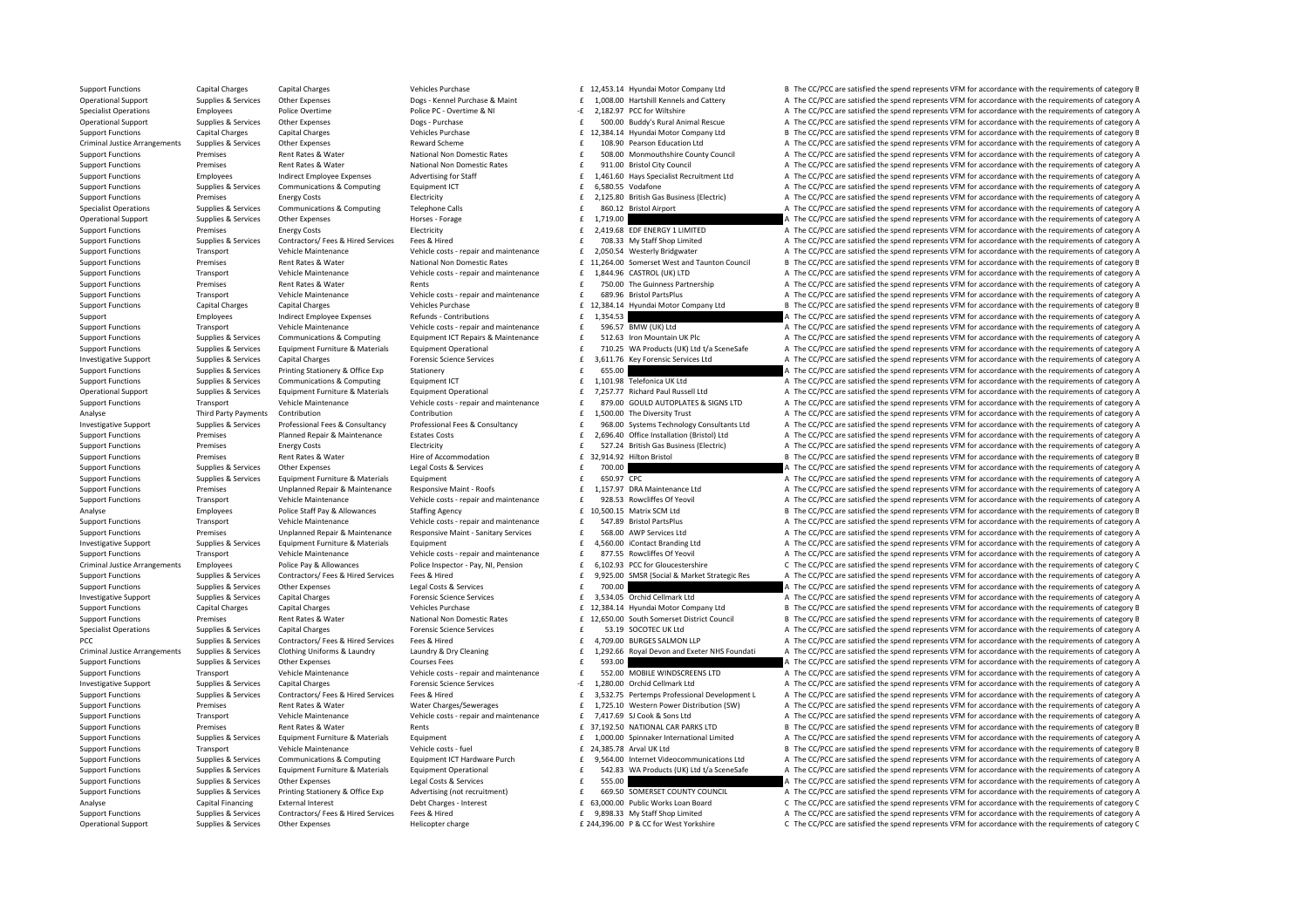PCC Third Party Payments Payments to Clients Same Crants - Voluntary Orgs 27,500.00 North Somerset Council B The CC/PCC are satisfied the spend represents VFM for accordance with the requirements of category B Specialist Operations Premises Energy Costs Electricity Electricity and the same and the spend represents VFM for accordance with the requirements of category A Support Functions Capital Charges Capital Charges Capital Charges Vehicles Purchase 12,453.14 Hyundai Motor Company Ltd B The CC/PCC are satisfied the spend represents VFM for accordance with the requirements of category B Support Functions Capital Charges Capital Charges Capital Charges Capital Charges Capital Charges Capital Charges Capital Charges Other Plant & Equipment Capital Charges Capital Charges Other Plant & Equipment Charges of t Support Functions Premises Rent Rates are satisfied the spend represents VFM for accordance with the requirements of category A Support Functions Supplies & Services Communications & Computing Equipment ICT and Equipment ICT and Equipment ICT a Equipment ICT and the Support Functions A The CC/PCC are satisfied the spend represents VFM for accordanc Support Functions Supplies & Services Other Expenses Courses Fees Courses Fees Fees Feed and the computing Ltd A The CC/PCC are satisfied the spend represents VFM for accordance with the requirements of category A The Cour Support Functions Supplies & Services Other Expenses Legal Costs & Services Legal Costs & Services Legal Costs & Services 1,050.00 **Expenditions are a Conditional Conditions** A The CC/PCC are satisfied the spend represents Specialist Operations Employees Police Staff Pay & Allowances Police Staff - Pay, NJ. Pension Entangle 1.1978.72 PCC for Gloucestershire C The CC/PCC are satisfied the spend represents VFM for accordance with the requireme Support Functions Capital Charges Capital Charges Capital Charges Capital Charges Vehicles Purchase 13,664.14 Hyundai Motor Company Ltd B The CC/PCC are satisfied the spend represents VFM for accordance with the requiremen Local Policing Comples Supplies & Services Clothing Uniforms & Laundry Clothing & Uniforms - Issues E 945.57 Ultimate Tools Ltd A The CC/PCC are satisfied the spend represents VEM for accordance with the requirements of ca Specialist Operations Premises Rent Rates & Water National Non Domestic Rates f 1,210.00 North Somerset Council A The CC/PCC are satisfied the spend represents VFM for accordance with the requirements of category A Operational Support Supplies & Services Capital Charges Services Forensic Science Services 585.58 SOCOTEC UK Ltd A The CC/PCC are satisfied the spend represents VFM for accordance with the requirements of category A The Cr Specialist Operations Premises Energy Costs Electricity Electricity and Electricity and Electricity and Electricity and Electricity and Electricity and Electricity and Electricity and Electricity and Electricity and Electr Disused Premises Cleaning & Domestic Supplies Cleaning Charges Cleaning Charges F 712.52 Sodexo Limited B The CC/PCC are satisfied the spend represents VFM for accordance with the requirements of category B Support Functions Premises Energy Costs Gas Gas Gas Energy Costs Gas Gas Energy Costs Gas CORONA ENERGY RETAIL 4 LTD A The CC/PCC are satisfied the spend represents VFM for accordance with the requirements of category A Support Functions Premises Premises Energy Costs Electricity Electricity Electricity 10,812.03 EDF ENERGY 1 LIMITED B The CC/PCC are satisfied the spend represents VFM for accordance with the requirements of category B The Criminal Justice Arrangements Supplies & Services Professional Fees & Consultancy Professional Fees & Consultancy Professional Fees & Consultancy Professional Fees & Consultancy Professional Fees & Consultancy expressional Support Functions Premises Rent Rates & Water Landlords Service Charge 1965.52 Kingsmead of Bath A The CC/PCC are satisfied the spend represents VFM for accordance with the requirements of category A Support Functions Supplies & Services Other Expenses Legal Fees 3rd Party Legal Fees 3rd Party 12,000.00 E 12,000.00 B The CC/PCC are satisfied the spend represents VFM for accordance with the requirements of category B Cr  $\sim$  543.31 Sovereign Fire & Security Ltd  $\sim$  A The CC/PCC are satisfied the spend represents VFM for accordance with the requirements of category A Supplies & Services Supplies Research Consumables For Form Equipment - Consumables For Form Equipment - Consumables For the CONCES Care in the COPCC are satisfied the spend represents VFM for accordance with the requiremen Support Functions Transport Vehicle Maintenance Vehicle costs – commissioning 822.40 Woodway Engineering Ltd A The CC/PCC are satisfied the spend represents VFM for accordance with the requirements of category A Local Policing Supplies And Supplies & Services Communications & Computing Equipment ICT Equipment ICT Software and Formations Category A The CC/PCC are satisfied the spend represents VFM for accordance with the requiremen A The CC/PCC are satisfied the spend represents VFM for accordance with the requirements of category A Analyse Capital Financing External Interest 110,000 Debt Charges – Interest 110,500.0 Public Works Loan Board C The CC/PCC are satisfied the spend represents VFM for accordance with the requirements of category C The CC/PC Support Functions Supplies & Services Other Expenses Legal Costs & Services 4,575.00 4,575.00 A The CC/PCC are satisfied the spend represents VFM for accordance with the requirements of category A Support Functions Premises Planned Repair & Maintenance Servicing - Mechanical Plant and Barance Servicing Conting & Deriving Plant and Barance Servicing Plant and Barance Servicing Conting A The CC/PCC are satisfied the s B The CC/PCC are satisfied the spend represents VFM for accordance with the requirements of category B Investigative Support Supplies & Services Equipment Furniture & Materials Equipment Operational Equipment Operational E 950.15 WA Products (UK) Ltd t/a SceneSafe A The CC/PCC are satisfied the spend represents VFM for acco Support Functions Premises Energy Costs Electricity Electricity and the spend and the CC/PCC are satisfied the spend represents VFM for accordance with the requirements of category A Support Functions Supplies & Services Communications & Computing Equipment ICT Repairs & Maintenance and E 2,038.51 ATOS IT Services UK Ltd CPCC are satisfied the spend represents VFM for accordance with the requirements o E 836.00 South Gloucestershire A The CC/PCC are satisfied the spend represents VFM for accordance with the requirements of category A Support Supplies Supplies & Services Communications & Computing Equipment ICT Equipment ICT Equipment ICT Examples and the SEAS ON THE SEAS ON CARDITYRE SERVICE ITD A The CC/PCC are satisfied the spend represents VFM for a Support Functions Transport Vehicle Maintenance Vehicle Maintenance Vehicle costs - tyres and tubes of 558.90 CABOT TYRE SERVICE LTD A The CC/PCC are satisfied the spend represents VEM for accordance with the requirements Investigative Support Supplies & Services Capital Charges Market Support Capital Charges Support Support Support Support Capital Charges Support Support of the Support of the Compact of the Support of the Support of the Ca Support Functions Capital Charges Capital Charges Other Plant & Foundment 6, 150.00 Cleartone Telecoms Ltd A The CC/PCC are satisfied the spend represents VFM for accordance with the requirements of category A Experience of the COPCC are satisfied the separatory of the requirements of category and the complete Support Supplies & Services Capital Charges Category A Free Services (Concess Limited a Transport Support Support Vehicl Support Functions Transport Vehicle Maintenance Vehicle costs – fuel 22,219.48 Certas Energy UK Itd B The CC/PCC are satisfied the spend represents VFM for accordance with the requirements of category B Support Functions Third Party Payments Other Local Authorities or Forces Contributions to Other Forces and E 46,224.00 PCC for South Wales B The CC/PCC are satisfied the spend represents VFM for accordance with the require Supplies & Services Communications & Computing Telephone Calls and Telephone Calls of the COMECALLS TRECOPCC are satisfied the spend represents VFM for accordance with the requirements of category A The COPCC are satisfied Support Functions Premises Rent Rates Rent Rates Rent Rational Non Domestic Rates **F** 7,782.00 Bristol City Council A The CC/PCC are satisfied the spend represents VFM for accordance with the requirements of category A Sup Support Functions Supplies & Services Communications & Computing Foulpment ICT  $f = 5.343.66$  Vodafone A The CC/PCC are satisfied the spend represents VEM for accordance with the requirements of category A Support Functions Capital Charges Capital Charges Vehicles Purchase 20,808.33 Yolvo Car UK Ltd B The CC/PCC are satisfied the spend represents VFM for accordance with the requirements of category B Operational Support Supplies & Services Clothing Uniforms & Laundry Clothing & Uniforms - Issues Entergy of the CONNON Clothing Allendoms - Issues Entergy Operational Support Allendoms of category A The CC/PCC are satisfie Exectricity **E** 33,889.07 EDF ENERGY 1 LIMITED B The CC/PCC are satisfied the spend represents VFM for accordance with the requirements of category B Supplies & Supplies & Services Clothing Uniforms & Laundry Clothing & Uniforms - Issues E 9,150.00 VIKING ARMS LTD A The CC/PCC are satisfied the spend represents VFM for accordance with the requirements of category A Support Functions Capital Charges Capital Charges Capital Charges Other Plant & Equipment Communications Other Plant & Equipment and the CC/PCC are satisfied the spend represents VFM for accordance with the requirements of Sunning & Services Communications & Communications & Communications & Communications & Communications & Communications & Communications & Communications & Communications Foundations Durch COM Data Pro IT Itd a The CC/PCC a Support Functions Capital Charges Capital Charges 1,604.00 Vodafone Corporate Limited A The CC/PCC are satisfied the spend represents VFM for accordance with the requirements of category A Investigative Support Supplies & Services Medical Fees Pathologists reports 2,651.00 Dr DS Cook A The CC/PCC are satisfied the spend represents VFM for accordance with the requirements of category A Supplies Supplies & Services Equipment Furniture & Materials Equipment Operational and E 1,706.00 Point South Limited Material A The CC/PCC are satisfied the spend represents VFM for accordance with the requirements of cat Support Functions Premises Fuergy Costs Functions Electricity Figures and the COSTS of the COPCC are satisfied the spend represents VFM for accordance with the requirements of category A Support Functions Supplies & Services Communications & Computing Equipment ICT Software and Equipment CT Software and Equipment CT Software and Equipment CT Software and Equipment CT Software and Equipment CT Software and Support Functions Supplies & Services Other Expenses Legal Costs & Services Legal Costs & Services 1,872.50 **E** 1,872.50 **A The CC/PCC are satisfied the spend represents VFM for accordance with the requirements of category** Local Policing Control of Supplies & Services Clothing Uniforms & Laundry Clothing & Uniforms Category A Supplies Category A Conting Uniforms and Conting Multimate and the S24.50 Citron Hygiene UK Limited a Transport of th Support Functions Transport Vehicle Maintenance Vehicle costs ‐ repair and maintenance F 6,376.14 BMW (UK) Ltd A The CC/PCC are satisfied the spend represents VFM for accordance with the requirements of category A Support Functions Supplies & Services Other Expenses Legal Costs & Services Legal Costs & Services 500.00 EGS ARE CONCENT A THE CC/PCC are satisfied the spend represents VFM for accordance with the requirements of category Local Policing Supplies Supplies & Services Clothing Uniforms & Laundry Clothing & Uniforms - Issues E 89,000.00 TGS (UK) Ltd T/A TGS Group C The CC/PCC are satisfied the spend represents VFM for accordance with the requir Support Functions Capital Charges Capital Charges Capital Charges Capital Charges Capital Charges Capital Charges Capital Charges Capital Charges Capital Charges Capital Charges Capital Charges Capital Charges Capital Char Support Functions Supplies & Services Professional Fees & Consultancy Professional Fees & Consultancy Professional Fees & Consultancy Professional Fees & Consultancy Professional Fees & Consultancy Function Support Functio Support Functions Premises Energy Costs Electricity Electricity Electricity Electricity 2,908.99 EDF ENERGY 1 LIMITED A The CC/PCC are satisfied the spend represents VFM for accordance with the requirements of category A T Criminal Justice Arrangements Supplies & Services Professional Fees & Consultancy Professional Fees & Consultancy Professional Fees & Consultancy Professional Fees & Consultancy Professional Fees & Consultancy F 2,070.00 H Support Functions Capital Charges Capital Charges 2003 Vehicles Purchase 20,753.33 Yolvo Car UK Ltd B The CC/PCC are satisfied the spend represents VFM for accordance with the requirements of category B Support Employees Indirect Employee Expenses Refunds - Contributions and Employee Expenses Refunds - Contributions Entergal and Entergal are contributions and the CC/PCC are satisfied the spend represents VFM for accordanc C The CC/PCC are satisfied the spend represents VFM for accordance with the requirements of category C Support Functions Premises Planned Repair & Maintenance Servicing Agreements 1,557.70 PHS Group Ltd A The CC/PCC are satisfied the spend represents VFM for accordance with the requirements of category A Support Functions Transport Vehicle Maintenance Vehicle costs ‐ repair and maintenance 625.00 DRIVE VAUXHALL A The CC/PCC are satisfied the spend represents VFM for accordance with the requirements of category A Roads Policing Supplies & Services Grants & Subscriptions Subscriptions Subscriptions Subscriptions 24,200.00 Xerox (UK) Ltd B The CC/PCC are satisfied the spend represents VFM for accordance with the requirements of categ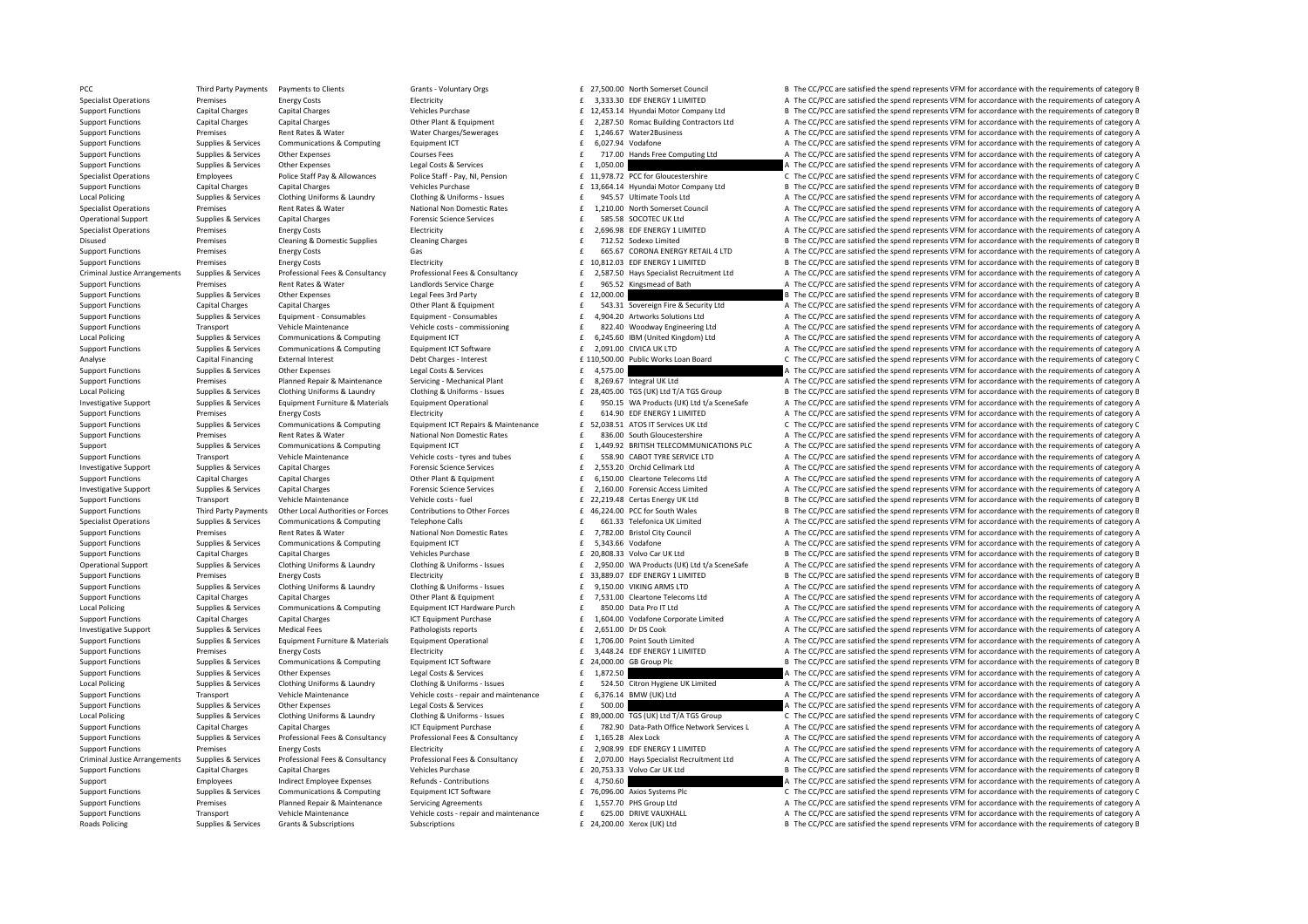Support Functions Supplies & Services Other Expenses Legal Costs & Services Legal Costs & Services 1,200.00 **E 1,200.00** A The CC/PCC are satisfied the spend represents VFM for accordance with the requirements of category Support Functions Capital Charges Capital Charges ICT Equipment Purchase 1,604.00 Vodafone Corporate Limited A The CC/PCC are satisfied the spend represents VFM for accordance with the requirements of category A Support Functions Capital Charges Capital Charges Vehicles Purchase 12,384.14 Hyundai Motor Company Ltd B The CC/PCC are satisfied the spend represents VFM for accordance with the requirements of category B Support Functions Premises Rent Rates & Water Mational Non Domestic Rates and Taylor and Taunton Council and Rect/PCC are satisfied the spend represents VFM for accordance with the requirements of category A<br>Support Functi Transport Vehicle Maintenance Vehicle costs - repair and maintenance f 3.109.20 Bristol PartsPlus A The CC/PCC are satisfied the spend represents VFM for accordance with the requirements of category A Support Functions Capital Charges Capital Charges Vehicles Purchase 12,652.00 Hyundai Motor Company Ltd B The CC/PCC are satisfied the spend represents VFM for accordance with the requirements of category B Vehicles Purcha Support Functions Capital Charges Capital Charges 2018 20 and Vehicles Purchase 20,863.33 2 20,863.33  $VolvO$  Car UK Ltd B The CC/PCC are satisfied the spend represents VFM for accordance with the requirements of category B Support Functions Transport Vehicle Maintenance Vehicle costs - repair and maintenance f 4,790.19 Carco Group Ltd A The CC/PCC are satisfied the spend represents VFM for accordance with the requirements of category A Support Functions Capital Charges Capital Charges Vehicles Purchase 12,453.14 Hyundai Motor Company Ltd B The CC/PCC are satisfied the spend represents VFM for accordance with the requirements of category B Support Functions Premises Rent Rates & Water Rents Rents Rents Rents Rents Rents Rents Rents Rents Rents Rents Rents Rents Rents A The CC/PCC are satisfied the spend represents VFM for accordance with the requirements of Support Functions Capital Charges Capital Charges Capital Charges Vehicles Purchase 12,384.14 Hyundai Motor Company Ltd B The CC/PCC are satisfied the spend represents VFM for accordance with the requirements of category B Support Employees Indirect Employee Expenses Refunds Contributions  $\epsilon$  a 750.60 cc  $\epsilon$  and  $\epsilon$  are satisfied the spend represents VFM for accordance with the requirements of category A Support Functions Premises Cleaning & Domestic Supplies Cleaning Charges F 16,039.21 Sodexo Limited B The CC/PCC are satisfied the spend represents VFM for accordance with the requirements of category B Realty and the sequ Roads Policing Supplies & Services Communications & Computing Equip-Data Maintenence and Fores of The COPC are satisfied the spend represents VFM for accordance with the requirements of category A<br>Criminal lustice Arrangem Criminal Justice Arrangements Supplies & Services Capital Charges Forensic Science Services Forensic Science Services Forensic Science Services F 630.00 Orchid Cellmark Ltd A The CC/PCC are satisfied the spend represents V Support Functions Premises Unplanned Repair & Maintenance Responsive Maint - Plumbing & Water E 541.00 DRA Maintenance Ltd A The CC/PCC are satisfied the spend represents VFM for accordance with the requirements of categor Operational Support Support Supporter Support Equipment Furniture & Materials Equipment Operational Equipment Operational Control of the CO/PCC are satisfied the spend represents VFM for accordance with the requirements of Support Functions Transport Vehicle Maintenance Vehicle costs – fuel exists and the costs and the CC/PCC are satisfied the spend represents VEM for accordance with the requirements of category A Analyse Supplies & Services Equipment Furniture & Materials Equipment 1,241.10 Sonic Communications (INT) Ltd A The CC/PCC are satisfied the spend represents VFM for accordance with the requirements of category A Support Functions Supplies & Services Equipment - Consumables Equipment - Consumables Equipment - Consumables Equipment - Consumables Equipment - Consumables Equipment - Consumables Equipment - Consumables Equipment - Cons Investigative Support Supplies & Services Capital Charges Forensic Science Services 12,341.6 £ Key Forensic Services Ltd <sup>B</sup> The CC/PCC are satisfied the spen 7 d represents VFM for accordance with the requirements of category B Analyse Capital Financing External Interest Debt Charges ‐ Interest 97,212.5 £ Public Works Loan Board C The CC/PCC are satisfied the spend 0 represents VFM for accordance with the requirements of category C Support Functions Transport Vehicle Maintenance Vehicle costs - repair and maintenance CHO 337.00 GOODYEAR DUNLOP TYRES UK LTD A The CC/PCC are satisfied the spend represents VFM for accordance with the requirements of cat Supplies & Services Supplies & Services Other Expenses 2010 Legal Costs & Services 2,000.00 E 2,000.00 Legal Costs A The CC/PCC are satisfied the spend represents VFM for accordance with the requirements of category A Crim 227.50 Orchid Cellmark Ltd **A** The CC/PCC are satisfied the spend represents VFM for accordance with the requirements of category A Support Functions Supplies & Services Other Expenses Legal Costs & Services **2007 2008** THE COST 2008 2009 2009 201<br>Support Functions Functions Services Medicate Employee Expenses Advertising for Staff and a 2008 2015 2016 Support Functions Employees Indirect Employee Expenses Advertising for Staff  $\epsilon$  2.653.14 Pear Tree Recruitment A The CC/PCC are satisfied the spend represents VFM for accordance with the requirements of category A Transport Wehicle Maintenance Vehicle costs - repair and maintenance 1920.32 CASTROL (UK) LTD A The CC/PCC are satisfied the spend represents VFM for accordance with the requirements of category A Vehicle costs - repair an B The CC/PCC are satisfied the spend represents VFM for accordance with the requirements of category B Transport Vehicle Maintenance Vehicle costs - repair and maintenance F 582.18 Bristol PartsPlus A The CC/PCC are satisfied the spend represents VFM for accordance with the requirements of category A Support Functions Capital Charges Capital Charges Other Plant & Equipment 2,600.00 Cleartone Telecoms Ltd A The CC/PCC are satisfied the spend represents VFM for accordance with the requirements of category A Support Functions Supplies & Services Communications & Computing Equipment ICT and Equipment ICT and Equipment ICT and Equipment ICT and Equipment ICT and Equipment ICT and Equipment ICT and Equipment ICT and Equipments of B The CC/PCC are satisfied the spend represents VFM for accordance with the requirements of category B Support Functions Premises Rent Rates & Water Mational Non Domestic Rates and Taunton Council A The CC/PCC are satisfied the spend represents VFM for accordance with the requirements of category A<br>Disused Premises Premises Premises Rent Rates & Water Rents Rents Rents Rents Rents Rents A The CC/PCC are satisfied the spend represents VFM for accordance with the requirements of category A Specialist Operations Premises Rent Rates & Water National Non Domestic Rates **11,725.00** Suuth Gloucestershire B The CC/PCC are satisfied the spend represents VFM for accordance with the requirements of category B Gas Gat Support Functions Premises Energy Costs Gas Gas Gas Functional Developments of category A The CC/PCC are satisfied the spend represents VFM for accordance with the requirements of category A Criminal Justice Arrangements Supplies & Services Communications & Computing Equipment ICT Hardware Purch and Sample of the Sample of the CONCOMERS ON A The CC/PCC are satisfied the spend represents VFM for accordance with Investigative Support Support Support Support Support Support Support Professional Fees & Consultancy Professional Fees & Consultancy Professional Fees & Consultancy Consultation Care attending Consultants of care attendin Support Functions Supplies & Services Communications & Computing Telephone Calls and Felephone Calls of A,925.78 BRITISH TELECOMMUNICATIONS PLC A The CC/PCC are satisfied the spend represents VFM for accordance with the re Support Functions Premises Energy Costs Energy Costs Electricity Electricity and the Support Electricity and Electricity and Electricity and Electricity and Electricity and Electricity and Electricity and Electricity and E Specialist Operations Premises Cleaning & Domestic Supplies Cleaning Charges Cleaning Charges 1,535.00 Sodexo Limited B The CC/PCC are satisfied the spend represents VFM for accordance with the requirements of category B C Support Functions Supplies & Services Other Expenses Courses Fees 21,800.00 P & CC for West Yorkshire B The CC/PCC are satisfied the spend represents VFM for accordance with the requirements of category B Support Functions Premises Energy Costs Gas Gas Gas Energy Costs Gas Gas Energy Costs Gas CORONA ENERGY RETAIL 4 LTD A The CC/PCC are satisfied the spend represents VFM for accordance with the requirements of category A Operational Support Supplies & Services Medical Fees Drugs & Medical Requisites Feed Process Computing Computing Computing Equiporent UT Hardware Purch Feeding Represents Many and CO/PCC are satisfied the spend represents A The CC/PCC are satisfied the spend represents VFM for accordance with the requirements of category A Support Functions Supplies & Services Other Expenses Legal Costs & Services Legal Costs & Services 1,092.00 **E 1,092.00** A The CC/PCC are satisfied the spend represents VFM for accordance with the requirements of category Support Functions Capital Charges Capital Charges Capital Charges Allowances Vehicles Purchase 12,384.14 E 12,384.14 Hyundai Motor Company Ltd B The CC/PCC are satisfied the spend represents VFM for accordance with the req Spacialist Operations Services Police Dav & Allowances Police Chief Inspection La Case of category C The COPC are catisfied the space of category C The COPC are catisfied the space of category C The COPC are category C The Support Functions Capital Charges Capital Charges Vehicles Purchase 12,384.14 Hyundai Motor Company Ltd B The CC/PCC are satisfied the spend represents VFM for accordance with the requirements of category B Criminal Justice Arrangements Supplies & Services Clothing Uniforms & Laundry Laundry & Dry Cleaning Laundry & Dry Cleaning Laundry & Dry Cleaning Facebook of 1,531.76 Royal Devon and Exeter NHS Foundati A The CC/PCC are s Support Functions Premises Energy Costs Electricity Electricity Editoric Electricity Electricity and the second are a street of the CC/PCC are satisfied the spend represents VFM for accordance with the requirements of cate Roads Policing Supplies Services Equipment - Consumables Equipment - Consumables Equipment - Consumables Equipment - Consumables **Equipment - Consumables Equipment - Consumables Equipment - Consumables Equipment - Co** Supplies & Services Other Expenses Corders Supplies & Services Other Expenses Corders Supplies and Record December 2028.46 Kohler Uninterruptible Power Ltd A The CC/PCC are satisfied the spend represents VFM for accordance Analyse Capital Financing External Interest Debt Charges - Interest Debt Charges - Interest E 64,750.00 Public Works Loan Board C The CC/PCC are satisfied the spend represents VFM for accordance with the requirements of ca Specialist Covertime Police Sergeant - Overtime Police Sergeant - Overtime Specialist Covertime Specialist Covertime Specialist Covertime CC/PCC are satisfied the spend represents VFM for accordance with the requirements o Support Functions Premises Unplanned Repair & Maintenance Vandalism - Forced Entry For 1.670.30 Boing Rapid Secure Itd A The CC/PCC are satisfied the spend represents VEM for accordance with the requirements of category A Specialist Operations Third Party Payments Other Local Authorities or Forces Contributions to Other Forces E 28,259.25 PCC for Devon & Comwall B The CC/PCC are satisfied the spend represents VFM for accordance with the req Support Functions Transport Vehicle Maintenance Vehicle costs – repair and maintenance and maintenance 677.51 DRIVE VAUXHALL A The CC/PCC are satisfied the spend represents VFM for accordance with the requirements of categ Specialist Operations Premises Rent Rates & Water National Non Domestic Rates 2,083.00 North Somerset Council A The CC/PCC are satisfied the spend represents VFM for accordance with the requirements of category A Support Functions Capital Charges Capital Charges Construction & Conversion Fees £ 3,700.00 Ridge & Partners LLP A The CC/PCC are satisfied the spend represents VFM for accordance with the requirements of category A Third Party Payments Other Local Authorities or Forces Safeguarding Boards Contribution 1.4,748.00 BATH & NORTH EAST SOMERSET COUNCIL A The CC/PCC are satisfied the spend represents VFM for accordance with the requirements Support Functions Supplies & Services Other Expenses Courses Fees Courses Fees and Courses Fees a course Fees Function of a The CC/PCC are satisfied the spend represents VFM for accordance with the requirements of category Analyse Supplies & Services Other Expenses Financial Adjustments Financial Adjustments 1. 10.01 Sodexo Limited B The CC/PCC are satisfied the spend represents VFM for accordance with the requirements of category B Operational Support Employees Police Pay & Allowances Police PC - Pay, NI, Pension 4,832.52 PCC for Wiltshire C The CC/PCC are satisfied the spend represents VFM for accordance with the requirements of category C Investiga A The CC/PCC are satisfied the spend represents VFM for accordance with the requirements of category A Specialist Operations Employees Police Staff Pay & Allowances Police Staff - Pay, OT, NL Pension f 14.285.92 PCC for Wiltshire C. The CC/PCC are satisfied the spend represents VFM for accordance with the requirements of ca Investigative Support Supplies & Services Capital Charges Forensic Science Services 3,684.45 Orchid Cellmark Ltd A The CC/PCC are satisfied the spend represents VFM for accordance with the requirements of category A Dealing with the Public Supplies & Services Airwave Airwave Airwave Airwave Airwave Airwave Airwave Airwave Airwave Airwave Airwave Airwave Airwave Airwave Airwave Airwave Airwave Airwave Airwave Airwave Airwave Airwave Ai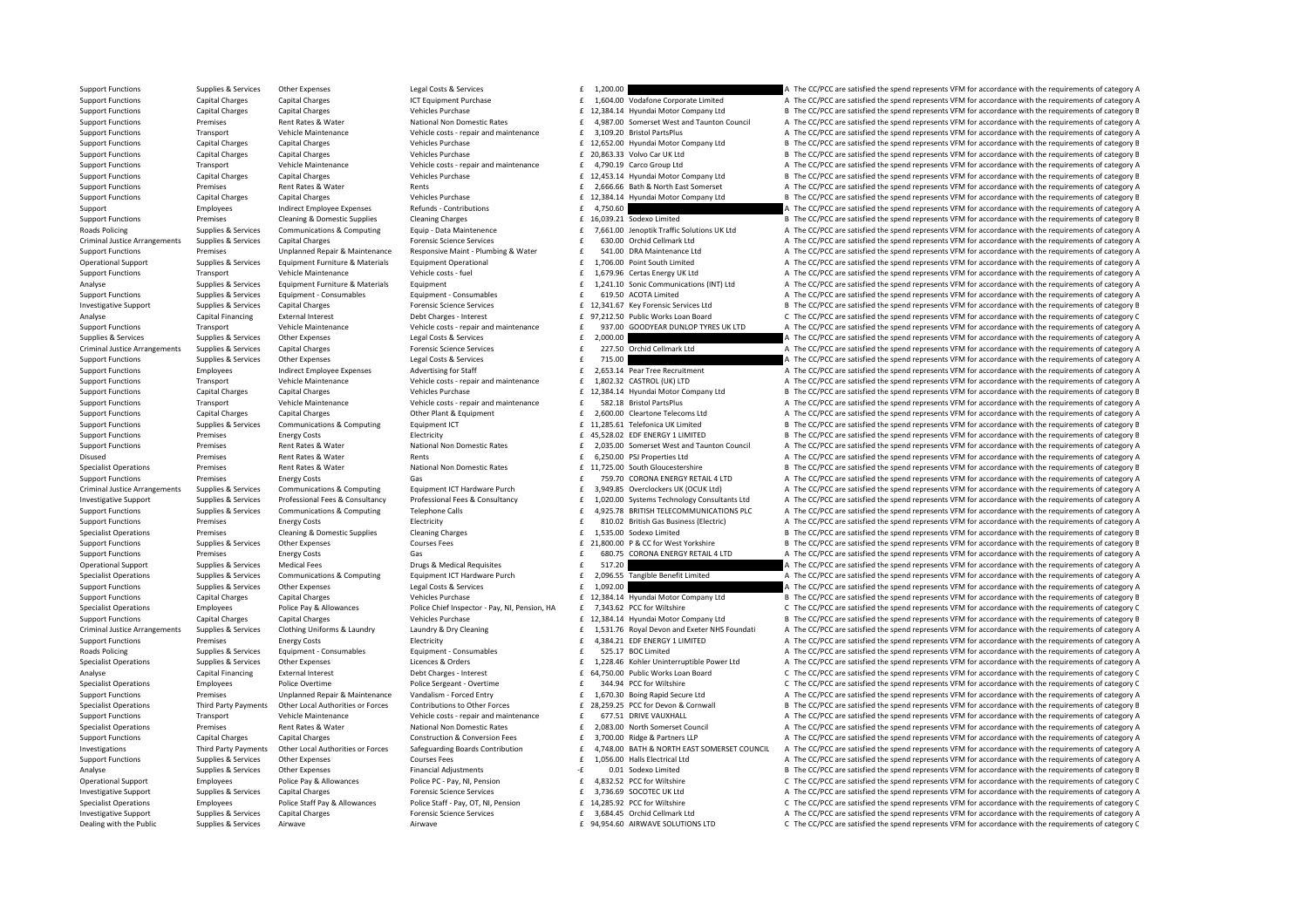PCC Supplies & Services Contractors/ Fees & Hired Services Fees & Hired 3,771.25 Hays Specialist Recruitment Ltd A The CC/PCC are satisfied the spend represents VFM for accordance with the requirements of category A Investigative Support Supplies & Services Capital Charges Forensic Science Services Forensic Science Services Forensic Science Services F 7,138.65 Eurofins Forensics Services A The CC/PCC are satisfied the spend represents Criminal Justice Arrangements Supplies & Services Other Expenses Courses Fees Courses Fees 500.00 JMC RECYCLING SYSTEMS A The CC/PCC are satisfied the spend represents VFM for accordance with the requirements of category A Support Functions Premises Energy Costs Gas Gas Gas Gas Gas Comment Control Comment of Category A Control Control Control Control Category A The CC/PCC are satisfied the spend represents VFM for accordance with the require B The CC/PCC are satisfied the spend represents VFM for accordance with the requirements of category B Supplies Supplies & Services Contractors/Fees & Hired Services Fees & Hired Examples Fees & Hired Support Functions<br>Support Functions Supplies & Services Foultoment Furniture & Materials Foultoment Fact The CZ, RSCOMPONENT Support Functions Supplies & Services Equipment Eurniture & Materials Equipment Equipment Equipment and the COMPONENTS LTD A The CC/PCC are satisfied the spend represents VFM for accordance with the requirements of categor Support Functions Capital Charges Capital Charges Construction & Conversion Fees  $f$  1,212.25 Atkins I td A The CC/PCC are satisfied the spend represents VFM for accordance with the requirements of category A Investigative Support Support Support Support Capital Charges Capital Charges Forensic Science Services 5,600.31 SOCOTEC UK Ltd A The CC/PCC are satisfied the spend represents VFM for accordance with the requirements of ca Suppliers & Suppliers & Computer Communications & Computing For Frequence E 200691557 Softcat Limited C. The CC/PCC are satisfied the spend represents VEM for accordance with the requirements of category C. Support Functions Premises Rent Rates & Water Landlords Service Charge **E** 3,750.00 Avon Fire & Rescue A The CC/PCC are satisfied the spend represents VFM for accordance with the requirements of category A The Conference A Specialist Operations Supplies & Sepulces Supplies Supplies Conference Hospitality Hospitalist Hospitalist Content Content Content Content Content Content Content Content Content Content Content Content Content Content Con Specialist Operations Supplies & Services Subsistence Subsistence Subsistence Subsistence Subsistence Subsistence Subsistence C The CC/PCC are satisfied the spend represents VFM for accordance with the requirements of cate Support Functions Supplies & Services Communications & Computing Equipment ICT and Support Equipment ICT and Support Functions A The CC/PCC are satisfied the spend represents VFM for accordance with the requirements of cat Support Functions Supplies & Services Catering Catering Catering Catering Catering 137.50 Society of Merchant Venturers A The CC/PCC are satisfied the spend represents VFM for accordance with the requirements of category A Investigative Support Supplies & Services Communications & Computing Equipment ICT Software E 7,196.00 VisionMetric Ltd A The CC/PCC are satisfied the spend represents VFM for accordance with the requirements of category A Third Party Payments Other Local Authorities or Forces Contributions to Other Forces - 1.079.00 PCC for Devon & Comwall A The CC/PCC are satisfied the spend represents VFM for accordance with the requirements of category A Support Functions Supplies & Services Other Expenses Courses Fees 6  $\text{F}$  492.80 Pearson Education Ltd A The CC/PCC are satisfied the spend represents VFM for accordance with the requirements of category A Support Functions Employees Employees and incited Employee Expenses Advertising for Staff and Adventising for Staff and F. 1.802.64 Havs Specialist Recruitment Ltd A The CC/PCC are satisfied the spend represents VFM for ac Investigative Support Support Capital Charges Capital Charges Capital Charges Capital Charges Capital Charges Capital Charges Capital Charges Capital Charges Capital Charges Capital Charges Capital Charges Capital Charges Transport Vehicle Maintenance Vehicle costs - repair and maintenance  $\pm 4.045.81$  Carco Group Ltd A The CC/PCC are satisfied the spend represents VFM for accordance with the requirements of category A Supplies & Services Communications & Computing Foujoment ICT Repairs & Maintenance F 1.776.00 Vodafone A The CC/PCC are satisfied the spend represents VEM for accordance with the requirements of category A Third Party Payments Other Local Authorities or Forces Contributions to Other Forces E 25.623.00 PCC for Dorset B The CC/PCC are satisfied the spend represents VFM for accordance with the requirements of category B Investigative Support Supplies & Services Capital Charges Capital Charges Forensic Science Services 2,595.45  $\pm$  2,595.45 Orchid Cellmark Ltd A The CC/PCC are satisfied the spend represents VFM for accordance with the req 166.67 PCC for Gloucestershire C The CC/PCC are satisfied the spend represents VFM for accordance with the requirements of category C Local Policing Supplies & Services Contractors/ Fees & Hired Services Fees & Hired 10,459.91 Avon Fire & Rescue B The CC/PCC are satisfied the spend represents VFM for accordance with the requirements of category B The CC/ Support Functions Premises Energy Costs Electricity Electricity and the support of the Support Electricity and the Support of the CC/PCC are satisfied the spend represents VFM for accordance with the requirements of catego Analyse Capital Financing External Interest Debt Charges – Interest Debt Charges and Supplic Works Loan Board B The CC/PCC are satisfied the spend represents VFM for accordance with the requirements of category B The CC/PC A The CC/PCC are satisfied the spend represents VFM for accordance with the requirements of category A Support Functions Capital Charges Capital Charges Vehicles Purchase 12,453.14 Hyundai Motor Company Ltd B The CC/PCC are satisfied the spend represents VFM for accordance with the requirements of category B Specialist Operations Employees Police Pay & Allowances Police Chief Inspector - Pay, NI, Pension £ 7.048.48 PCC for Gloucestershire C The CC/PCC are satisfied the spend represents VFM for accordance with the requirements Criminal Justice Arrangements Supplies & Services Professional Fees & Consultancy Professional Fees & Consultancy Professional Fees & Consultancy Professional Fees & Consultancy F 2,587.50 Hays Specialist Recruitment Ltd A Supplies A Supplies A Supplies A The CC/PCC are satisfied the spend represents VFM for accordance with the requirements of category A Support Functions Premises Energy Costs Electricity Electricity and Electricity and Electricity and Electricity and Electricity and Electricity and Electricity and Electricity and Electricity and Electricity and Electricit Support Functions Capital Charges Capital Charges Other Plant & Foujoment 7,531.00 Cleartone Telecoms Ltd A The CC/PCC are satisfied the spend represents VFM for accordance with the requirements of category A Support Functions Supplies & Services Other Expenses Legal Costs & Services **E** 825.00 A The CC/PCC are satisfied the spend represents VFM for accordance with the requirements of category A Support Functions Capital Charges Capital Charges Vehicles Purchase 12,453.14 Hyundai Motor Company Ltd B The CC/PCC are satisfied the spend represents VFM for accordance with the requirements of category B Support Functions Capital Charges Capital Charges Capital Charges Vehicles Purchase 13,244.00 E Hyundai Motor Company Ltd B The CC/PCC are satisfied the spend represents VFM for accordance with the requirements of categ PCC Supplies & Services Other Expenses Legal Costs & Services 600.00 **E** 600.00 **E** 600.00 **A** The CC/PCC are satisfied the spend represents VFM for accordance with the requirements of category A The CC/PCC are satisfied t Specialist Operations Premises Cleaning & Domestic Supplies Cleaning Charges Cleaning Charges 1,535.00 Sodexo Limited B The CC/PCC are satisfied the spend represents VFM for accordance with the requirements of category B C Support Functions Supplies & Services Other Expenses Courses Fees 600.00 FORCE INFORMATION SYSTEMS LTD A The CC/PCC are satisfied the spend represents VFM for accordance with the requirements of category A<br>Support Function Support Vehicle Maintenance Vehicle costs - repair and maintenance 1974-1980 E 3,345.00 A Drive Tech 1980 A The CC/PCC are satisfied the spend represents VFM for accordance with the requirements of category A Support are s Support Functions Supplies & Services Other Expenses Legal Fees 3rd Party 31,339.6 **31,339.64 31,339.64 B** The CC/PCC are satisfied the spend represents VFM for accordance with the requirements of category B Support Functions Supplies & Services Printing Stationery & Office Exp Postage 1,500.00 PURCHASE POWER A The CC/PCC are satisfied the spend represents VFM for accordance with the requirements of category A Specialist Operations Third Party Payments Other Local Authorities or Forces Contributions to Other Forces - 1,832.70 PCC for Gloucestershire - A The CC/PCC are satisfied the spend represents VFM for accordance with the re Capital Charges Vehicles Purchase 12,384.14 Expendix Company Ltd B The CC/PCC are satisfied the spend represents VFM for accordance with the requirements of category B Support Functions Supplies & Services Contractors/ Fees & Hired Services Fees & Hired Services Fees & Hired Services Fees & Hired Fees & Hired Fees A Hired Services Fees & Hired Fees A Hired Services Fees & Hired Fees A Hi Support Functions Supplies & Services Printing Stationery & Office Exp Postage Protection & Conversion Fase 5 1,079.61 Quadient UK Limited A The CC/PCC are satisfied the spend represents VFM for accordance with the require Support Functions Capital Charges Capital Charges Construction & Conversion Fees  $\epsilon$  6.195.00 Ridge & Partners LLP A The CC/PCC are satisfied the spend represents VFM for accordance with the requirements of category A Support Functions Premises Rent Rates & Water National Non Domestic Rates Fig. 216.00 North Somerset Council C The CC/PCC are satisfied the spend represents VFM for accordance with the requirements of category C Support Functions Supplies & Services Other Expenses Legal Costs & Services **Legal Costs & Services** 755.00 **E 755.00** A The CC/PCC are satisfied the spend represents VFM for accordance with the requirements of category A Operational Support Supplies & Services Equipment Euriture & Materials Equipment Euriture & Materials Equipment<br>Support Punctions Rent Battle & Materials Equipment Materials Equipment Extra a 1310 m Brittol City Council a Support Functions Premises Rent Rates & Water National Non Domestic Rates final City Council A The CC/PCC are satisfied the spend represents VFM for accordance with the requirements of category A Investigations Supplies & Services Professional Fees & Consultancy Professional Fees & Consultancy Professional Fees & Consultancy Professional Fees & Consultancy Professional Fees & Consultancy F 3,024.00 MEWA LLP (Medica Support Functions Premises Rent Rates & Water National Non Domestic Rates Feature Rates 2007.23 EDF ENERGY 1 LINITED A The CC/PCC are satisfied the spend represents VFM for accordance with the requirements of category A Th Support Functions Premises Energy Costs Electricity Electricity E 807.23 EDF ENERGY 1 LIMITED A The CC/PCC are satisfied the spend represents VFM for accordance with the requirements of category A The CC/PCC are satisfied Support Functions Premises Unplanned Repair & Maintenance Responsive Maint-Internal Wall or Door f 1.498.25 DRA Maintenance Itd A The CC/PCC are satisfied the spend represents VEM for accordance with the requirements of ca Support Functions Capital Charges Capital Charges Vehicles Purchase 12,384.14 Hyundai Motor Company Ltd B The CC/PCC are satisfied the spend represents VFM for accordance with the requirements of category B Support Functions Supplies & Services Contractors/Fees & Hired Services Fees & Hired Fees and Feed on the COPCC are satisfied the spend represents VFM for accordance with the requirements of category A<br>Support Functions Tr Support Functions Transport Vehicle Maintenance Vehicle costs – commissioning 692.40 Woodway Engineering Itd A The CC/PCC are satisfied the spend represents VEM for accordance with the requirements of category A Operational Support Supplies & Services Equipment Furniture & Materials Equipment Operational Support E 775.00 Revolution Air Services Ltd A The CC/PCC are satisfied the spend represents VFM for accordance with the require Specialist Operations Supplies & Services Other Expenses Alexandry Cleances & Orders Licences & Orders 4,316.00 E 4,316.00 Licences Compulst A The CC/PCC are satisfied the spend represents VFM for accordance Local Policing Supplies & Services Clothing Uniforms & Laundry Clothing & Uniforms - Issues for the Suppose of the Suppose of the CC/PCC are satisfied the spend represents VFM for accordance with the requirements of catego Suppliers & Suppliers & Computer Communications & Computing Foutbream Foutbream F 69331.15 IBM (United Kingdom) I td C. The CC/PCC are satisfied the spend represents VEM for accordance with the requirements of category C. Analyse Capital Financing External Interest Debt Charges - Interest Debt Charges - Interest 20,415.52 Public Works Loan Board B The CC/PCC are satisfied the spend represents VFM for accordance with the requirements of cate 2,928.92 Tangible Benefit Limited **A** The CC/PCC are satisfied the spend represents VFM for accordance with the requirements of category A<br>2015.00 A The CC/PCC are satisfied the spend represents VFM for accordance with the Support Functions Supplies & Services Other Expenses Legal Costs & Services Legal Costs & Services 705.00 **E 705.00** A The CC/PCC are satisfied the spend represents VFM for accordance with the requirements of category A Support Functions Premises Planned Repair & Maintenance Estates Costs 639.00 Solar Valley Electrical Limited A The CC/PCC are satisfied the spend represents VFM for accordance with the requirements of category A Support Functions Premises Planned Repair & Maintenance Servicing Agreements Fa, 260.00 Kohler Uninterruptible Power Ltd A The CC/PCC are satisfied the spend represents VFM for accordance with the requirements of category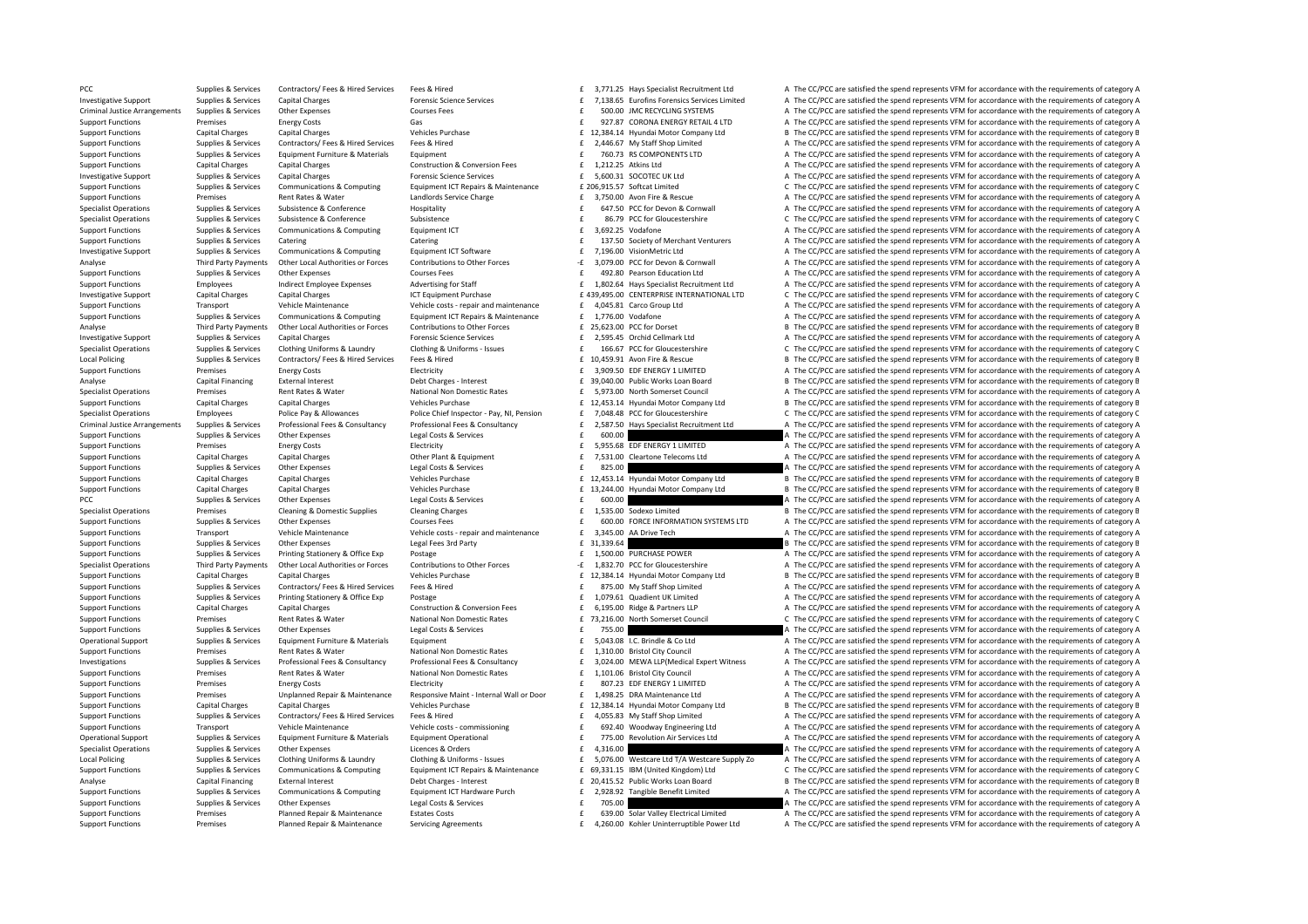Support Functions Premises Planned Repair & Maintenance Estates Costs 897.00 BOF Group Ltd A The CC/PCC are satisfied the spend represents VFM for accordance with the requirements of category A Operational Support Supplies & Services Other Expenses Vet Fees & Supplies Vet Fees & Supplies Vet Fees & Supplies Vet Fees & Supplies F 686.36 Golden Valley Veterinary Hospital A The CC/PCC are satisfied the spend represe Criminal Justice Arrangements Supplies & Services Other Expenses Remand costs Remand costs 1,422.03 Bidfood A The CC/PCC are satisfied the spend represents VFM for accordance with the requirements of category A The Crimina Support Functions Supplies & Services Communications & Computing Equipment ICT Repairs & Maintenance 1.050.00 Specialist Computer Centres A The CC/PCC are satisfied the spend represents VFM for accordance with the requirem Capital Charges Capital Charges Capital Charges Capital Charges Vehicles Purchase 12,453.14 Hyundai Motor Company Ltd B The CC/PCC are satisfied the spend represents VFM for accordance with the requirements of category B Support Functions Supplies & Services Communications & Computing Equipment ICT Software  $f$  1,449.85 SOFTWARE BOX LTD A The CC/PCC are satisfied the spend represents VFM for accordance with the requirements of category A Operational Support Supplies & Services Clothing Uniforms & Laundry Clothing & Uniforms Category A Clothing & Support Support Support Support Support Support Support Support Support Support Clothing A Uniforms A United Stu Supplies & Services Contractors/ Fees & Hired Services Fees & Hired Services Fees & Hired Services Fees & Hired Services Fees & Hired Services Fees & Hired Services Fees & Hired Services Fees & Hired Services Fees & Hired Criminal Justice Arrangements Supplies & Services Other Expenses Remand costs Remand costs and the costs of the CC/PCC are satisfied the spend represents VFM for accordance with the requirements of category A Specialist Operations Employees Police Pay & Allowances Police Inspector - Pay, NJ. Pension F 6.824.70 PCC for Wiltshire C. The CC/PCC are satisfied the spend represents VEM for accordance with the requirements of category Support Functions Employees Indirect Employee Expenses Advertising for Staff and Adventising for Staff and ELGAL AGLES Adventising for Staff and F. 1,461.60 Hays Specialist Recruitment Ltd A The CC/PCC are satisfied the sp Sunnort Eungripor Sunnities & Septices Contractors/Fees & Hired Septices Fees & Hired Fees & Hired Septices Fees & Hired Septical Contractors (Fees & Hired Septical September 2007 Care States Are a Area Are a Area Area Are Support Functions Premises Energy Costs Gas Gas Gas Function Costs Energy Costs Gas Functions Category A The CC/PCC are satisfied the spend represents VFM for accordance with the requirements of category A Support Functions Supplies & Services Professional Fees & Consultancy Professional Fees & Consultancy Professional Fees & Consultancy Professional Fees & Consultancy Professional Fees & Consultancy Professional Fees & Cons Investigative Support Supplies & Services Capital Charges Capital Charges Forensic Science Services Forensic Science Services Forensic Science Services Fundation of the CC/PCC are satisfied the spend represents VFM for acc Support Functions Premises Rent Rates & Water National Non Domestic Rates 694.00 Bath & North East Somerset A The CC/PCC are satisfied the spend represents VFM for accordance with the requirements of category A Support Functions Supplies & Services Insurance Support Insurance General Support of the Services Insurance Control of the Services Insurance General Support of the Services Insurance Category A The CC/PCC are satisfied th Investigative Support Supplies & Services Capital Charges Support Support Capital Charges 2,713.75 Orchid Cellmark Ltd A The CC/PCC are satisfied the spend represents VFM for accordance with the requirements of category A Support Functions Capital Charges Capital Charges 20,808.33 Vehicles Purchase 20,808.33 2 20,808.33 Yolvo Car UK Ltd B The CC/PCC are satisfied the spend represents VFM for accordance with the requirements of category B Support Functions Supplies & Services Medical Fees Drugs & Medical Requisites **E** 1,299.20 A The CC/PCC are satisfied the spend represents VFM for accordance with the requirements of category A The Channel Category A The C A The CC/PCC are satisfied the spend represents VEM for accordance with the requirements of category A Analyse Police Staff Pay & Allowances Staffing Agency 17, 277.37 Matrix SCM Ltd B The CC/PCC are satisfied the spend represents VFM for accordance with the requirements of category B Support Functions Supporters Services Contractors/ Fees & Hired Services Fees & Hired Fees & Hired Fees & Hired Fees & Hired Fees & Hired Fees & Hired Fees & Hired Fees & Hired Fees & Hired Fees & Hired Fees & Hired Fees & Support Functions Premises Energy Costs Gas Gas Gas Gas The CORONA ENERGY RETAIL 4 LTD A The CC/PCC are satisfied the spend represents VFM for accordance with the requirements of category A The Support Functions Premises E A The CC/PCC are satisfied the spend represents VFM for accordance with the requirements of category A Roads Policing Premises Rent Rates & Water National Non Domestic Rates 3,174.00 North Somerset Council A The CC/PCC are satisfied the spend represents VFM for accordance with the requirements of category A Capital Financing External Interest Debt Charges - Interest Debt Charges - Interest 21,516.13 Public Works Loan Board B The CC/PCC are satisfied the spend represents VFM for accordance with the requirements of category B Criminal Justice Arrangements Supplies & Services Professional Fees & Consultancy Professional Fees & Consultancy Professional Fees & Consultancy Professional Fees & Consultancy Professional Fees & Consultancy Fees accordi A The CC/PCC are satisfied the spend represents VFM for accordance with the requirements of category A Support Functions Capital Charges Capital Charges Vehicles Purchase 20,808.33 Yolvo Car UK Ltd B The CC/PCC are satisfied the spend represents VFM for accordance with the requirements of category B Support Functions Premises Planned Repair & Maintenance Planned Maintenance Building Fabric E 2.388.00 Avon Armour Limited A The CC/PCC are satisfied the spend represents VFM for accordance with the requirements of categor Dealing with the Public Supplies & Services Equipment Eurniture & Materials Equipment Euriture and Europe and the state of the Supples and the CONNE PREVENTION INITIATIVES LATHE CC/PCC are satisfied the spend represents VF A The CC/PCC are satisfied the spend represents VFM for accordance with the requirements of category A Support Eurotions Transport Vehicle Maintenance Vehicle costs - repair and maintenance  $\pm$  1,037.96 CASTROL (UK) LTD and The CC/PCC are satisfied the spend represents VFM for accordance with the requirements of category A Support Functions Premises Cleaning & Domestic Supplies Cleaning Charges and the spend and the CC/PCC are satisfied the spend represents VFM for accordance with the requirements of category B Investigative Support Supplies & Services Professional Fees & Consultancy Professional Fees & Consultancy Professional Fees & Consultancy Professional Fees & Consultancy Professional Fees & Consultancy Professional Fees & Investigations Supplies & Services Professional Fees & Consultancy Professional Fees & Consultancy Professional Fees & Consultancy Professional Fees & Consultancy F 575.87 Ruth White Ltd A The CC/PCC are satisfied the spen Support Functions Supplies & Services Other Expenses Legal Fees 3rd Party **E** 679.21 **Expenditus Control Control Control Control** Control Control Control Control Control Control Control Control Control Control Control Cont Local Policing Premises Cleaning & Domestic Supplies Cleaning Charges Cleaning Charges Cleaning Charges Cleaning Charges Cleaning Charges Cleaning Charges Cleaning Charges Cleaning Charges Cleaning Charges Cleaning Charges Support Functions Supplies & Services Communications & Computing Equipment ICT Equipment ICT 2013-00 Equipment ICT 2013-00 E 1,584.00 Telefonica UK Limited A The CC/PCC are satisfied the spend represents VFM for accordance Local Policing Supplies Supplies & Services Equipment - Consumables Equipment - Consumables Equipment - Consumables Equipment - Consumables Equipment - Consumables Equipment - Consumables Equipment - Consumables Equipment Energy Costs Electricity Electricity **Electricity** 12,249.59 EDF ENERGY 1 LIMITED B The CC/PCC are satisfied the spend represents VFM for accordance with the requirements of category B Support Electricity **12,249.59** EDF E Supplies & Services Professional Fees & Consultancy Professional Fees & Consultancy Professional Fees & Consultancy Professional Fees & Consultancy Consultancy (350.00 Corporate Support HO Imprest Burdes at Professional Fe Investigative Support Supplies & Services Capital Charges Capital Charges Forensic Science Services Forensic Science Services F 3,942.54 Key Forensic Services Ltd A The CC/PCC are satisfied the spend represents VFM for acc Support Functions Premises Rent Rates & Water National Non Domestic Rates 1,123.00 Mendip District Council A The CC/PCC are satisfied the spend represents VFM for accordance with the requirements of category A Support Func C The CC/PCC are satisfied the spend represents VFM for accordance with the requirements of category C Supplies & Services Communications & Computing Equipment ICT 6 1,414.66 BRITISH TELECOMMUNICATIONS PLC A The CC/PCC are satisfied the spend represents VFM for accordance with the requirements of category A Support Functions Premises Energy Costs Electricity Electricity and Support Electricity and Support Energy Costs EDF ENERGY 1 LIMITED A The CC/PCC are satisfied the spend represents VFM for accordance with the requirements Roads Policing Supplies Supplies & Services Printing Stationery & Office Exp Postage Postage Postage 5,519.38 PURCHASE POWER A The CC/PCC are satisfied the spend represents VFM for accordance with the requirements of categ Support Functions Supplies & Services Other Expenses Courses Fees 1 2550.00 S&B Automotive Academy Ltd A The CC/PCC are satisfied the spend represents VFM for accordance with the requirements of category A Specialist Operations Premises Planned Repair & Maintenance Premises Costs repairs Premises Costs Planned Repairs Premises Costs repairs and maintenance of S20.00 Cleankill Environmental Services Lt A The CC/PCC are satisf Support Eurotions Transport Vehicle Maintenance Vehicle costs-repair and maintenance  $\frac{E}{I}$  695.00 PREMIER DIAGNOSTICS LTD A The CC/PCC are satisfied the spend represents VFM for accordance with the requirements of cate Support Functions Employees Indirect Employee Expenses Advertising for Staff and Fig. 1.711.42 Havs Specialist Recruitment I td A The CC/PCC are satisfied the spend represents VEM for accordance with the requirements of ca Disused Premises Rent Rates & Water National Non Domestic Rates and the 1,048.00 Sedgemoor District Council A The CC/PCC are satisfied the spend represents VFM for accordance with the requirements of category A Rate Rent P Roads Policing Supplies A Services Printing Stationery & Office Exp Postage Printing A The CONFICE are satisfied the spend represents VFM for accordance with the requirements of category A Checker A The CONFICE are satisfi Local Policing Supplies Supplies & Services Clothing Uniforms & Laundry Clothing & Uniforms - Issues Clothing Clothing A Supplies and Transport Clothing Uniforms and Transport Clothing Clothing Clothing A Uniforms - Issues Support Functions Transport Vehicle Maintenance Vehicle costs - renair and maintenance F 899.43 Bristol Forklifts Limited A The CC/PCC are satisfied the spend represents VEM for accordance with the requirements of category Criminal Justice Arrangements Supplies & Services Other Expenses A The mand costs Bidfood Expenses Remand costs 822.45 Bidfood A The CC/PCC are satisfied the spend represents VFM for accordance with the requirements of cat Investigative Support Supplies & Services Capital Charges Capital Charges Porensic Science Services For the CONCERT CHARGES (1,515.00 Harger Shaw Investigation Consultan A The CC/PCC are satisfied the spend represents VFM Supplies & Services Contractors/ Fees & Hired Services Fees & Hired Services Fees & Hired Services Fees & Hired Services Fees & Hired Services Fees & Hired Services Fees & Hired Services Fees & Hired Services Fees & Hired Support Functions Transport Vehicle Maintenance Vehicle costs ‐ repair and maintenance F 565.10 BMW (UK) Ltd A The CC/PCC are satisfied the spend represents VFM for accordance with the requirements of category A Specialist Operations Employees Police Pay & Allowances Police Superintendent - Pay, NJ, Pension E 8,198.30 PCC for Gloucestershire A The CC/PCC are satisfied the spend represents VFM for accordance with the requirements o Support Functions Transport Vehicle Maintenance Vehicle costs - repair and maintenance F 883.32 Alliance Automotive T/A Mill Autog A The CC/PCC are satisfied the spend represents VFM for accordance with the requirements of Support Functions Supplies & Services City of the Expenses Costs and Costs & Services Costs and The COD of the COPCC are satisfied the spend represents VFM for accordance with the requirements of category A Operational Support Supplies & Services Clothing Uniforms & Laundry Clothing & Uniforms - Issues E 2,560.00 Rexel UK Ltd BT Re CC/PCC are satisfied the spend represents VFM for accordance with the requirements of category A The CC/PCC are satisfied the spend represents VFM for accordance with the requirements of category A Premises Unplanned Repair & Maintenance Responsive Maint - Ext Works E 1,881.00 DRA Maintenance Ltd Support Functions are actistied the spend represents VFM for accordance with the requirements of category A Support Functi Support Functions Premises Rent Rates & Water Rents Rents Rents Rents Rents Rents 10,500.00 NORTH BRISTOL NHS TRUST B The CC/PCC are satisfied the spend represents VFM for accordance with the requirements of category B Roads Policing Supplies & Services Equipment Furniture & Materials Equipment Equipment Equipment Equipment Expansional Limited A The CC/PCC are satisfied the spend represents VFM for accordance with the requirements of cat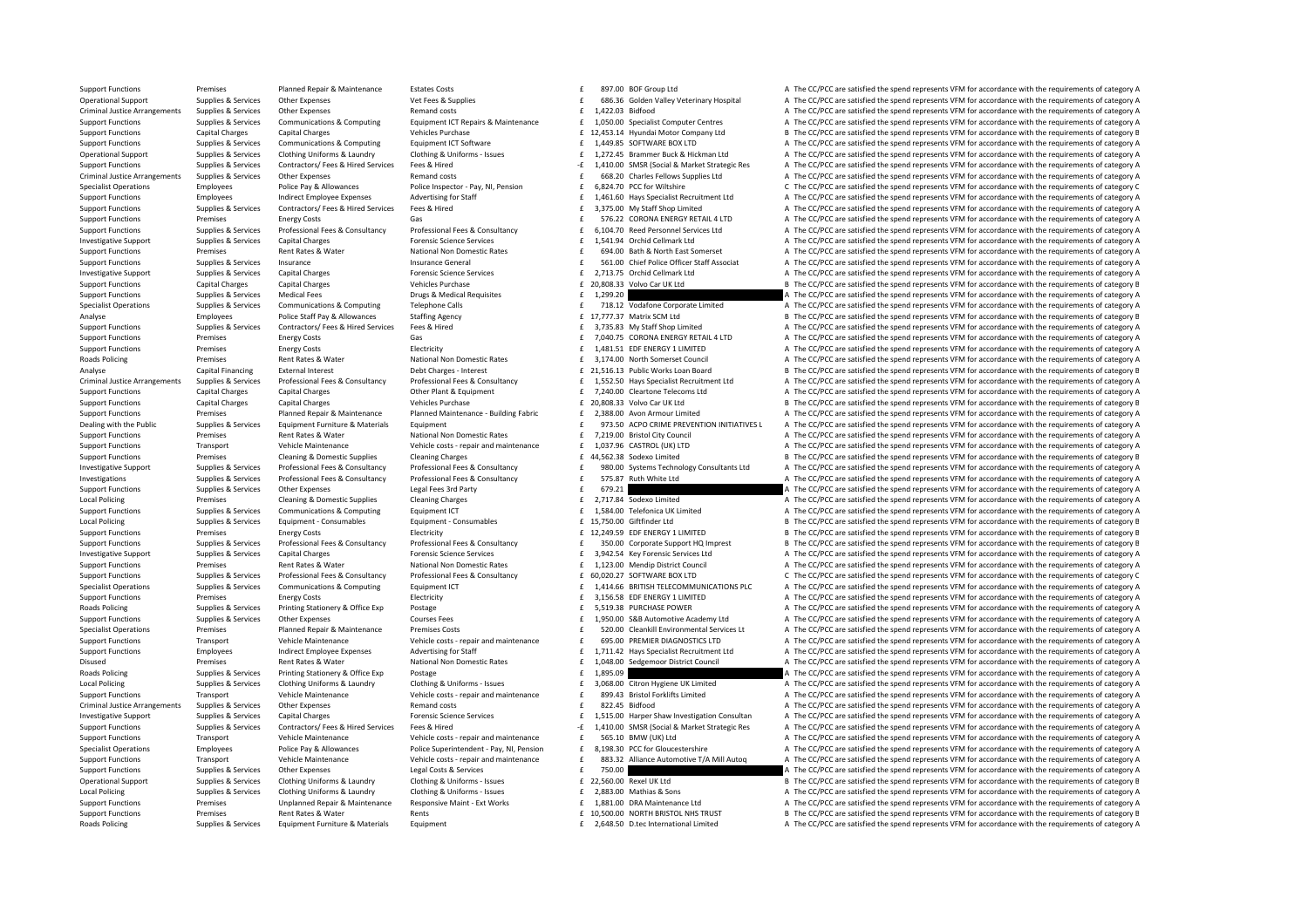| £      |                     | 6,441.27 Key Forensic Services Ltd                      |
|--------|---------------------|---------------------------------------------------------|
| £      | 1,050.00            |                                                         |
| £      |                     | 2,250.00 DRA Maintenance Ltd                            |
| £<br>£ |                     | 876.90 S E Hedley Ltd<br>565.30 EDF ENERGY 1 LIMITED    |
| £      |                     | 46,224.00 PCC for South Wales                           |
| £      |                     | 559.12 Iron Mountain UK Plc                             |
| £      |                     | 15,826.92 Sodexo Limited                                |
| £      |                     | 539.00 MOBILE WINDSCREENS LTD                           |
| £      |                     | 3,583.81 Barleygreen Limited                            |
| £      |                     | 775.00 My Garage Automotive Ltd                         |
| £      |                     | 559.26 British Gas Business (Electric)                  |
| £      |                     | 7,531.00 Cleartone Telecoms Ltd                         |
| £      |                     | 6,150.00 Cleartone Telecoms Ltd                         |
| £      | 1,500.00            |                                                         |
|        |                     | £ 20,808.33 Volvo Car UK Ltd                            |
| £      |                     | 8,250.00 WA Products (UK) Ltd t/a SceneSafe             |
| £      |                     | 11,500.00 NCC Group Security Systems Ltd                |
| £      |                     | 5,600.00 GB Group Plc                                   |
| f      |                     | 987.14 Westerly Bridgwater                              |
| £      |                     | 550.00 Orchid Cellmark Ltd                              |
| £      |                     | 637.00 DRA Maintenance Ltd                              |
| £      |                     | 624.00 South Gloucestershire                            |
| £      |                     | 1.51 PCC for Gloucestershire                            |
| £      |                     | 3,074.00 Chief Police Officer Staff Associat            |
| £<br>£ | 63,221.28           |                                                         |
| £      | 690.00<br>2,816.00  |                                                         |
| £      |                     | North Somerset Council                                  |
| £      | 4,514.00            | 10,768.91 The Nine Software Company Limited             |
| £      |                     | 800.83 My Staff Shop Limited                            |
| £      |                     | 900.90 Tallis Amos Group Ltd                            |
| £      |                     | 1,070.00 Systems Technology Consultants Ltd             |
| £      |                     | 636.47 British Gas Business (Electric)                  |
| £      |                     | 94,920.00 Box.com (UK) Limited                          |
| £      |                     | 1,074.00 Romac Building Contractors Ltd                 |
| £      |                     | 22,560.00 Rexel UK Ltd                                  |
| £      |                     | 0.89 Somerset West and Taunton Council                  |
| £      |                     | 2,734.00 DRA Maintenance Ltd                            |
| -£     |                     | 0.01 Kohler Uninterruptible Power Ltd                   |
| £      |                     | 80.00 ATL Dunbar Ltd                                    |
| £      | 37,147.25 Barnardos |                                                         |
| £      |                     | 2,149.14 EDF ENERGY 1 LIMITED                           |
| £      |                     | 1,674.00 D.tec International Limited                    |
| £      |                     | 2,070.00 Hays Specialist Recruitment Ltd                |
| £      |                     | 1,495.00 DRA Maintenance Ltd                            |
| £      |                     | 882.00 GOODYEAR DUNLOP TYRES UK LTD                     |
| £<br>£ |                     | 632.00 SOMERSET COUNTY COUNCIL<br>610.00 Sodexo Limited |
| £      |                     | 507.00 Charles Fellows Supplies Ltd                     |
| £      |                     | 20,250.00 RS Fleet Installations Ltd                    |
| £      | 25,039.30           | Tangible Benefit Limited                                |
| £      | 790.00              |                                                         |
| £      |                     | 1,711.42 Hays Specialist Recruitment Ltd                |
| £      |                     | 5,888.00 South Gloucestershire                          |
| £      |                     | 12,384.14 Hyundai Motor Company Ltd                     |
| £      |                     | 1,690.00 Orchid Cellmark Ltd                            |
| £      |                     | 717.00 Somerset West and Taunton Council                |
| -£     |                     | 715.00 RS Fleet Installations Ltd                       |
|        |                     | £ 96,747.00 BATH & NORTH EAST SOMERSET COUNCIL          |
| £      | 5,638.06            |                                                         |
| £      |                     | 3,263.78 EDF ENERGY 1 LIMITED                           |
| £      | 3,344.00            |                                                         |
| £      |                     | 11,538.38 The Home Office Accounting Officer            |
|        |                     | £ 110,750.00 Public Works Loan Board                    |
| £      |                     | 832.50 My Staff Shop Limited                            |
| £      |                     | 6,534.01 Press Commercial Bodyworks                     |
| £      |                     | 1,200.00 Citron Hygiene UK Limited                      |
| £      |                     | 27,904.00 Bristol City Council                          |

Investigative Support Support Support Supportes Capital Charges Capital Charges Forensic Science Services For E 6,441.27 Key Forensic Services Ltd A The CC/PCC are satisfied the spend represents VFM for accordance with the Support Functions Supplies & Services Other Expenses Legal Fees 3rd Party and the support of the CC/PCC are satisfied the spend represents VFM for accordance with the requirements of category A Specialist Operations Premises Unplanned Repair & Maintenance Responsive Maint - Internal Wall or Door E 2,250.00 DRA Maintenance Ltd A The CC/PCC are satisfied the spend represents VFM for accordance with the requirements Support Functions Supplies & Services Contractors/ Fees & Hired Services Fees & Hired Services Fees & Hired Services Fees & Hired Services Fees & Hired Services Fees and Service Services Feeding and a The CC/PCC are satisf examples are energy Costs and the Electricity of the Support of the Support of the Support of the Support of the Support of the Support of the Support of the Support of the Support of the Support of the Support of the Supp Support Functions Third Party Payments Other Local Authorities or Forces Contributions to Other Forces E 46,224.00 PCC for South Wales B The CC/PCC are satisfied the spend represents VFM for accordance with the requirement Support Functions Supplies & Services Communications & Computing Equipment ICT Repairs & Maintenance  $\pm$  559.12 Iron Mountain UK Plc A The CC/PCC are satisfied the spend represents VFM for accordance with the requirements Support Functions Premises Cleaning & Domestic Supplies Cleaning Charges 15,826.92 and the solution of the CC/PCC are satisfied the spend represents VFM for accordance with the requirements of category B Support Functions Transport Vehicle Maintenance Vehicle costs - repair and maintenance Temperature of the S39.00 MOBILE WINDSCREENS LTD A The CC/PCC are satisfied the spend represents VFM for accordance with the requiremen Support Functions Premises Rent Rates & Water Rents Rents Rents and Stategory A The CC/PCC are satisfied the spend represents VFM for accordance with the requirements of category A Support Functions Transport Vehicle Maintenance Vehicle costs-repair and maintenance F 775.00 My Garage Automotive Ltd A The CC/PCC are satisfied the spend represents VFM for accordance with the requirements of category A Support Functions Support Functions Premises Energy Costs Support Functional Electricity 559.26 British Gas Business (Electric) A The CC/PCC are satisfied the spend represents VFM for accordance with the requirements of ca Support Functions Capital Charges Capital Charges Other Plant & Equipment 1,7531.00 Cleartone Telecoms Ltd A The CC/PCC are satisfied the spend represents VFM for accordance with the requirements of category A Support Functions Capital Charges Capital Charges Other Plant & Equipment 6,150.00 Cleartone Telecoms Ltd A The CC/PCC are satisfied the spend represents VFM for accordance with the requirements of category A Support Functions Supplies & Services Other Expenses Legal Costs & Services Legal Costs & Services 1,500.00 **E 1,500.00** A The CC/PCC are satisfied the spend represents VFM for accordance with the requirements of category Support Functions Capital Charges Capital Charges Vehicles Purchase 20,808.33 Volvo Car UK Ltd B The CC/PCC are satisfied the spend represents VFM for accordance with the requirements of category B Operational Support Supplies & Services Clothing Uniforms & Laundry Clothing & Uniforms - Issues E 8.250.00 WA Products (UK) Ltd t/a SceneSafe A The CC/PCC are satisfied the spend represents VFM for accordance with the req Supplies & Services Communications & Computing Foujoment ICT Repairs & Maintenance f 11.500.00 NCC Group Security Systems Itd B The CC/PCC are satisfied the spend represents VEM for accordance with the requirements of cate Investigations Supplies & Services Communications & Computing Equipment ICT Software  $E = 5.600.00$  GB Group Plc B The CC/PCC are satisfied the spend represents VFM for accordance with the requirements of category B Support Functions Transport Vehicle Maintenance Vehicle Maintenance Vehicle costs - repair and maintenance Vehicle costs - repair and maintenance and the serves of the COPCC are satisfied the spend represents VFM for accor Capital Charges<br>
For the COPCC are satisfied the spend represents VFM for accordance with the requirements of category B<br>
1999 Line Line of the COPCC are satisfied the spend represents VFM for accordance with the requireme Support Functions Premises Unplanned Repair & Maintenance Responsive Maint - Floor or Stairs for Stairs Face of the CC/PCC are satisfied the spend represents VFM for accordance with the requirements of category A Support Functions Premises Rent Rates & Water National Non Domestic Rates 624.00 South Gloucestershire A The CC/PCC are satisfied the spend represents VFM for accordance with the requirements of category A Supplies & Services Printing Stationery & Office Exp Reprographics and Reprographics and the stationery of the CC/PCC are satisfied the spend represents VFM for accordance with the requirements of category C neuron message Insurance Chief Police Officer Staff Associat A The CC/PCC are satisfied the spend represents VFM for accordance with the requirements of category A Support Functions Supplies & Services Other Expenses Legal Fees 3rd Party 63,221.2 **Expenses Contains and Reservice Contains and Fees and Fees and Fees and Fees and Fees and Fees and Fees and Fees and Fees and Fees and Fee** Support Functions Supplies & Services Other Expenses Legal Costs & Services **E** 690.00 **A The CC/PCC are satisfied the spend represents VFM for accordance with the requirements of category A** Support Functions Premises Rent Rates & Water National Non Domestic Rates 2,816.00 North Somerset Council A The CC/PCC are satisfied the spend represents VFM for accordance with the requirements of category A The CC/PCC ar Support Employees and indirect Employee Expenses Refunds Contributions and the A The CC/PCC are satisfied the spend represents VFM for accordance with the requirements of category A Support Functions Supplies & Services Communications & Computing Equipment ICT Software and E 10,768.91 The Nine Software Company Limited B The CC/PCC are satisfied the spend represents VFM for accordance with the requirem Supplies & Services Contractors/ Fees & Hired Services Fees & Hired Services Fees & Hired Fees & Hired Fees & Hired Fees & Hired Fees & Hired The CC/PCC are satisfied the spend represents VFM for accordance with the requir Transport Vehicle Maintenance Vehicle costs-repair and maintenance and the state of the COPCC are satisfied the spend represents VFM for accordance with the requirements of category A The COPCC are satisfied the spend repr A The CC/PCC are satisfied the spend represents VFM for accordance with the requirements of category A Support Functions Premises Premises Energy Costs Electricity Electricity Electricity Electricity Electricity E<br>Support Functions Support Functions A Compunications & Computing For Electricity For a sected on the result imi Support Functions Supplies & Services Communications & Computing Foujioment ICT Software F 94.920.00 Box.com (IIK) limited C. The CC/PCC are satisfied the spend represents VEM for accordance with the requirements of catego Support Functions Premises Planned Repair & Maintenance Estates Costs 1,074.00 Romac Building Contractors Ltd A The CC/PCC are satisfied the spend represents VFM for accordance with the requirements of category B. The CC/P Operational Support Support Supporters & Services Clothing Uniforms & Laundry Clothing & Uniforms - Issues E 22,560.00 Rexel UK Ltd B The CC/PCC are satisfied the spend represents VFM for accordance with the requirements o Analyse Supplies Services Other Expenses Financial Adjustments Fanancial Adjustments Council a The CC/PCC are satisfied the spend represents VFM for accordance with the requirements of category A The CL/PCC are satisfied t Support Functions Premises Unplanned Renair & Maintenance Responsive Maint - Internal Wall or Door f 2.734.00 DRA Maintenance Itd A The CC/PCC are satisfied the spend represents VEM for accordance with the requirements of Analyse Supplies & Services Other Expenses Financial Adjustments 6. <sup>2</sup> 0.01 Kohler Uninterruptible Power Ltd A The CC/PCC are satisfied the spend represents VFM for accordance with the requirements of category A Support Functions Supplies & Services Printing Stationery & Office Exp Postage Postage 80.00 E 80.00 ATL Dunbar Ltd A The CC/PCC are satisfied the spend represents VFM for accordance with the requirements of category B<br>PCC PCC Third Party Payments Payments of Clients Grants - Voluntary Orgs and ST.147.25 Barnardos B The CC/PCC are satisfied the spend represents VFM for accordance with the requirements of category B The Crient Functions and Support Functions Premises Energy Costs Functions Electricity 2,149.14 FDF ENERGY 1 LIMITED A The CC/PCC are satisfied the spend represents VFM for accordance with the requirements of category A Roads Policing Supplies & Services Equipment - Consumables Equipment - Consumables Equipment - Consumables Equipment - Consumables Equipment - Consumables Equipment - Consumables Equipment - Consumables Equipment - Consuma Criminal Justice Arrangements Supplies & Services Professional Fees & Consultancy Professional Fees & Consultancy Professional Fees & Consultancy Professional Fees & Consultancy Professional Fees & Consultancy Arrange Capa Premises Unplanned Repair & Maintenance Responsive Maint - Plumbing & Water E 1,495.00 DRA Maintenance Ltd A The CC/PCC are satisfied the spend represents VFM for accordance with the requirements of category A Support Functions Transport Vehicle Maintenance Vehicle costs - tyres and tubes E 882.00 GOODYEAR DUNLOP TYRES UK LTD A The CC/PCC are satisfied the spend represents VFM for accordance with the requirements of category A Support Functions Supplies & Services Other Expenses Publicity & Promotions Publicity & Promotions 632.00 SOMERSET COUNTY COUNCIL A The CC/PCC are satisfied the spend represents VFM for accordance with the requirements of Support Functions Premises Planned Repair & Maintenance Estates Costs 610.0 Codexo Limited A The CC/PC are satisfied the spend represents VFM for accordance with the requirements of category A Criminal Justice Arrangements Supplies & Services Other Expenses Remand costs Remand costs and the substantion of the CC/PCC are satisfied the spend represents VFM for accordance with the requirements of category A Support Functions Capital Charges Vehicle Conversions Vehicle Conversions Vehicle Conversions Vehicle Conversions Vehicle Conversions Conversions of the COSCOLOGY PROGRES ARE DESCRETE REPRESENT OF THE CONCRETE REPRESENTATI Support Functions Capital Charges Capital Charges 2002 1CT Equipment Purchase 25,039.30 Tangible Benefit Limited B The CC/PCC are satisfied the spend represents VFM for accordance with the requirements of category B The Cr Supplies & Services Other Expenses 2002 Costs & Services  $\epsilon$  790.00  $\epsilon$  790.00  $\epsilon$  The CC/PCC are satisfied the spend represents VFM for accordance with the requirements of category A Support Functions Employees Indirect Employee Expenses Advertising for Staff and Entitled Employee Expenses Advertising for Staff and Entitled Employee Expenses Advertising for Staff and Entitled Employee Stategory A Support Functions Premises Rent Rates & Water National Non Domestic Rates For Sababa and Support Functions A The CC/PCC are satisfied the spend represents VFM for accordance with the requirements of category A Vehicles Pur Support Functions Capital Charges Capital Charges Capital Charges Vehicles Purchase 12,384.14 Hyundai Motor Company Ltd B The CC/PCC are satisfied the spend represents VFM for accordance with the requirements of category B Criminal lustice Arrangements Sunniges Senvices Capital Charges Control Charges Enceptive Criminal Lustice Arrangements Control Capital Charges Capital Charges Capital Charges Capital Charges Capital Charges Capital Charge Support Functions Premises Rent Rates & Water National Non Domestic Rates F 717.00 Somerset West and Taunton Council A The CC/PCC are satisfied the spend represents VFM for accordance with the requirements of category A Support Functions Capital Charges Vehicle Conversions Vehicle Conversions Vehicle Conversions Vehicle Conversions Vehicle Conversions Vehicle Conversions Vehicle Conversions Vehicle Conversions Vehicle Conversions VEM in t Third Party Payments Dayments to Clients County Crants - Voluntary Orgs 6 196.747.00 BATH & NORTH FAST SOMERSET COUNCIL C. The CC/PCC are satisfied the spend represents VEM for accordance with the requirements of category Support Functions Supplies & Services Other Expenses Legal Costs & Services E 5,638.06 5,638.06 A The CC/PCC are satisfied the spend represents VFM for accordance with the requirements of category A Support Functions Premises Energy Costs EDECTRICITY Electricity S,263.78 EDF ENERGY 1 LIMITED A The CC/PCC are satisfied the spend represents VFM for accordance with the requirements of category A PCC Employees Police Pay & Allowances Police PC - Basic Pay 3,344.00 **Employees** Police Pay and Device Pay 3,344.0 **Employees** Police Pay & Allowances Police PC - Basic Pay 3,944.00 **Employees** C The CC/PCC are satisfied t Suppliers & Services Professional Fees & Consultancy Professional Fees & Consultancy Professional Fees & Consultancy Professional Fees & Consultancy F 11.538.38 The Home Office B The CC/PCC are satisfied the spend represen Analyse Capital Financing External Interest Debt Charges - Interest Debt Charges 110,750.00 Public Works Loan Board C The CC/PCC are satisfied the spend represents VFM for accordance with the requirements of category A Sup Support Functions Supplies & Services Contractors/Fees & Hired Services Fees & Hired Fees and maintenance of a service of a service of a service of a service of a service of a service of a service of a service of a service Transport Vehicle Maintenance Vehicle costs - repair and maintenance f 6,534.01 Press Commercial Bodyworks A The CC/PCC are satisfied the spend represents VFM for accordance with the requirements of category A Local Policing Contains the CC/PCC are satisfied the spend represents VFM for accordance with the requirements of category A Colthing Uniforms & Laundry Clothing & Uniforms - Issues E 1,200.00 Citron Hygiene UK Limited A T Support Functions Premises Rent Rates & Water National Non Domestic Rates **27,904.00 Bristol City Council** B The CC/PCC are satisfied the spend represents VFM for accordance with the requirements of category B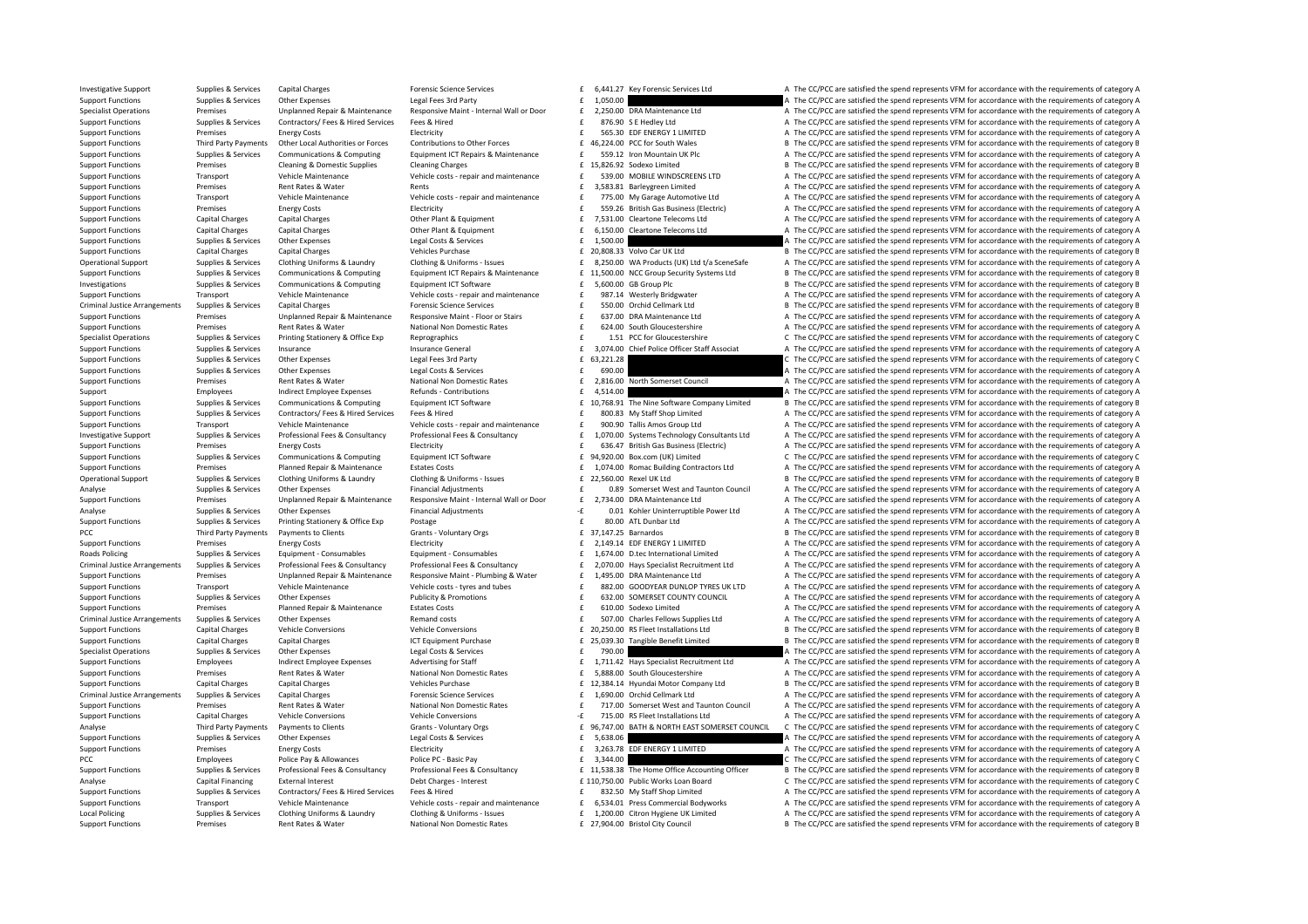Operational Support Supplies & Services Other Expenses Horses Forage Horses Forage 1,675.00 A NICHOLS (COW MILLS) LTD A The CC/PCC are satisfied the spend represents VFM for accordance with the requirements of category A Support Functions Supplies & Services Other Expenses Courses Fees Courses Fees 3 and the spend represents VFM for accordance with the requirements of category A Specialist Operations Supplies & Services Communications & Computing Equipment ICT Software E 10,200.00 GB Group Plc B The CC/PCC are satisfied the spend represents VFM for accordance with the requirements of category B Me Criminal Justice Arrangements Supplies & Services Other Expenses Maintenance of dogs/cats Maintenance of dogs/cats and the rate of the Supplies are according to the CC/PCC are satisfied the spend represents VFM for accorda Contract on the contract of the contract of the contract of the contract of the contract of the contract of the contract of the contract of the contract of the contract of the contract of the contract of the contract of th Support Functions Supplies & Services Other Expenses Licences & Orders Licences Corders Licences Corders Lating and Expendition of the CC/PCC are satisfied the spend represents VFM for accordance with the requirements of c Support Functions Premises Rent Rates & Water Water Charges/Sewerages 1,870.36 Water2Business A The CC/PCC are satisfied the spend represents VFM for accordance with the requirements of category A Supplies & Services Communications & Computing Foujoment ICT Repairs & Maintenance F 4.200.00 Bottomline Technologies Limited A The CC/PCC are satisfied the spend represents VEM for accordance with the requirements of cate Analyse Employees Police Staff Pay & Allowances Staffing Agency 14, 238.14 Matrix SCM Ltd B The CC/PCC are satisfied the spend represents VFM for accordance with the requirements of category B Investigations Supplies & Services Communications & Computing Equipment ICT Software £ Tangible Benefit Limited A The CC/PCC are satisfied the sp 2,299.54 end represents VFM for accordance with the requirements of category A Support Functions Supplies & Services Communications & Computing Equipment ICT Hardware Purch and function of the COPC are satisfied the spend represents VFM for accordance with the requirements of category A The COPC are Sunnort Eunctions Transport Vehicle Maintenance Vehicle Costs-tyres and tubes a Contrele Case of SASSO GOODYEAR DUNIOP TYRES UNITO A The CC/PCC are satisfied the spend represents VEM for accordance with the requirements of Support Functions Capital Charges Capital Charges Capital Charges Capital Charges Capital Charges Capital Charges Capital Charges Capital Charges Capital Charges Capital Charges Capital Charges Capital Charges Capital Char Support Functions Transport Vehicle Maintenance Vehicle costs - repair and maintenance 1,246.80 BMW (UK) Ltd A The CC/PCC are satisfied the spend represents VFM for accordance with the requirements of category A Support Functions Supplies & Services Equipment Furniture & Materials Equipment Operational 1,305.00 E 1,305.00 A The CC/PCC are satisfied the spend represents VFM for accordance with the requirements of category A The CC/ Investigative Support Supplies & Services Capital Charges Forensic Science Services Forensic Science Services Forensic Science Services Forensic Science Services Forensic Science Services Forensic Science Services Forensic Support Functions Premises Energy Costs Electricity Electricity and Electricity and Electricity and EDF ENERGY 1 LIMITED A The CC/PCC are satisfied the spend represents VFM for accordance with the requirements of category Support Functions Transport Vehicle Maintenance Vehicle costs – fuel exists and the costs and the CC/PCC are satisfied the spend represents VEM for accordance with the requirements of category A Investigations Supplies & Services Communications & Computing Equipment ICT Hardware Purch 1.101.78 Tangible Benefit Limited A The CC/PCC are satisfied the spend represents VFM for accordance with the requirements of categ Support Functions Supplies & Services Contractors/Fees & Hired Services Fees & Hired Fees and Feed of the COPC are satisfied the spend represents VFM for accordance with the requirements of category A<br>PCC Third Party Payme PCC Third Party Payments Payments to Clients Grants ‐ Voluntary Orgs 12,500.0 £ Resolve West <sup>B</sup> The CC/PCC are satisfied the spend represents 0 VFM for accordance with the requirements of category B Support Functions Supplies & Services Other Expenses Courses Fees Services Fees and the COURC are satisfied the spend represents VFM for accordance with the requirements of category A Support Functions Premises Rent Rates & Water National Non Domestic Rates Function and Taunton Council A The CC/PCC are satisfied the spend represents VFM for accordance with the requirements of category A Support Functions Supplies & Services Other Expenses Legal Costs & Services Legal Costs & Services Support Expenses 525.00 **Expenditions Controlled the Services Category A** The CC/PCC are satisfied the spend represents VFM 1,871.98 Artworks Solutions Ltd **Arthur COVEC are satisfied the spend represents VFM** for accordance with the requirements of category A Support Functions Canital Charges Canital Charges Contral Charges Other Plant & Foundance Plant & Foundance Canital Charges Canital Charges Other Plant & Foundance Plant & Foundance Canital Charges Canital Charges Contral Transport Vehicle Maintenance Vehicle costs repair and maintenance F 3.697.04 SLCook & Sons Ltd A The CC/PCC are satisfied the spend represents VFM for accordance with the requirements of category A Support Functions Supplies & Services Other Expenses Courses Fees Courses Fees and the Support Functions A The CC/PCC are satisfied the spend represents VFM for accordance with the requirements of category A The CC/PCC are E 600.00 **Expenses Legal Constant Constant Constant Constant Constant Constant Constant Constant Constant Constant Constant Constant Constant Constant Constant Constant Constant Constant Constant Constant Constant Constant** Support Functions Supplies & Services Communications & Computing Equipment ICT  $\pm$  5,868.65 Vodafone A The CC/PCC are satisfied the spend represents VFM for accordance with the requirements of category A Support Functions Supplies & Services Other Expenses Legal Costs & Services Legal Costs & Services Support Costs are a services for the CC/PCC are satisfied the spend represents VFM for accordance with the requirements of Support Eurotions Premises Rent Rates & Water National Non Domestic Rates and the Support Council and Rent Rates Premises Rent Rates of National Non Domestic Rates of the Support Barbara and the CC/PCC are satisfied the sp 623.30 Boing Rapid Secure Ltd A The CC/PCC are satisfied the spend represents VFM for accordance with the requirements of category A Support Functions Capital Charges Capital Charges Capital Charges Capital Charges Capital Charges Capital Charges ICT Equipment Purchase 1,604.00 Vodafone Corporate Limited A The CC/PCC are satisfied the spend represents V Specialist Operations Supplies & Services Communications & Computing Equipment ICT Repairs & Maintenance 4,600.0 £ GB Group Plc <sup>B</sup> The CC/PCC are satisfied the spend represen 0 ts VFM for accordance with the requirements of category B Vehicle Maintenance Vehicle costs - tyres and tubes<br>
Vehicle costs - tyres and tubes<br>
Support FREGY 11MITED A The CC/PCC are satisfied the spend represents VFM for accordance with the requirements of category A<br>
Framework Support Functions Premises Energy Costs Electricity Electricity **Exercises** Energy Costs Electricity **Exercises** Energy Costs Electricity **Exercises** Energy Costs Electricity **Electricity Electricity Electricity Elec** Support Functions Third Party Payments Other Local Authorities or Forces Contributions to Other Forces 5,163.00 PCC for Herifordshire A The CC/PCC are satisfied the spend represents VFM for accordance with the requirements Support Functions Premises Rent Rates & Water Landlords Service Charge 5,581.50 NORTH BRISTOL NHS TRUST B The CC/PCC are satisfied the spend represents VFM for accordance with the requirements of category B Support Functions Supplies & Services Contractors/ Fees & Hired Services Fees & Hired Fees & Hired Fees & Hired Fees & Hired Fees & Hired Fees & Hired Fees A Hired Fees and Support Fees & Hired Fees and Support Fees & Hire Support Functions Employees Police Staff Pay & Allowances Staffing Agency Support E 2,895.50 University Hospitals Bristol NHS FT A The CC/PCC are satisfied the spend represents VFM for accordance with the requirements of c Investigative Support Support Support Support Supplies & Services A The CC/PCC are satisfied the spend represents VFM for accordance with the requirements of category A The CC/PCC are satisfied the spend represents VFM for Support Functions Premises Rent Rates & Water National Non Domestic Rates final Non Domestic Rates of the CC/PCC are satisfied the spend represents VFM for accordance with the requirements of category A Support Functions Supplies & Services Communications & Computing Equipment ICT Software E 19,682.00 FORCE INFORMATION SYSTEMS LTD B The CC/PCC are satisfied the spend represents VFM for accordance with the requirements of Transport Vehicle Maintenance Vehicle Costs-repair and maintenance - 1997-05 611.40 Alliance 4thomotive T/A Mill Autoq A The CC/PCC are satisfied the spend represents VFM for accordance with the requirements of category A Remand costs **Expenses Arrangements of category A** The CC/PCC are satisfied the spend represents VFM for accordance with the requirements of category A Operational Support Supplies & Services Clothing Uniforms & Laundry Clothing & Uniforms - Issues E 10,830.05 TGS (UK) Ltd T/A TGS Group B The CC/PCC are satisfied the spend represents VFM for accordance with the requiremen Specialist Operations Supplies & Services Subsistence Subsistence Subsistence Subsistence Subsistence Subsistence Subsistence a Subsistence Subsistence Subsistence Subsistence Subsistence a Subsistence of the San and the C Investigative Support Supplies & Services Medical Fees Pathologists reports Fathologists reports Face Cook E 5,302.00 Dr DS Cook A The CC/PCC are satisfied the spend represents VFM for accordance with th PCC Third Party Payments Payments to Clients Grants - Voluntary Orgs E 14,916.67 Resolve West B The CC/PCC are satisfied the spend represents VFM for accordance with the requirements of category B Support Functions Premises Planned Repair & Maintenance Estates Costs 1,995.00 Avon Armour Limited A The CC/PCC are satisfied the spend represents VFM for accordance with the requirements of category A Criminal Justice Arrangements Supplies & Services Equipment Furniture & Materials Equipment Repairs & Maintenance and the network of the CONCOMENTY ARRANGER Criminal Justice Arrangements of category A The CONCOMENTY ARRANG Criminal Justice Arrangements Supplies & Services Other Expenses Remand costs Remand costs 1,559.09 Bidfood A The CC/PCC are satisfied the spend represents VFM for accordance with the requirements of category A Investigations Supplies & Services Professional Fees & Consultancy Professional Fees & Consultancy Professional Fees & Consultancy Professional Fees & Consultancy **f** 600.00 **and the CC/PCC** are satisfied the spend represe Support Functions Transport Vehicle Maintenance Vehicle costs – fuel and the Vehicle costs fuel and Vehicle costs fuel a The CC/PCC are satisfied the spend represents VFM for accordance with the requirements of category A Examples to the Eventual Charges and the CONSTANT CONSTANT CONSTANT A SUPPORT SUPPORT SUPPORT SUPPORT SUPPORT SUPPORT SUPPORT SUPPORT SUPPORT SUPPORT SUPPORT SUPPORT SUPPORT SUPPORT SUPPORT SUPPORT SUPPORT SUPPORT SUPPORT Support Functions Supplies & Services Other Expenses Legal Costs & Services Legal Costs & Services 1,355.00  $\pm$  1,355.00  $\pm$  1,355.00  $\pm$  A The CC/PCC are satisfied the spend represents VFM for accordance with the requi Support Functions Supplies & Services Other Expenses Courses Fees 2000.00 The Strengths People Ltd A The CC/PCC are satisfied the spend represents VFM for accordance with the requirements of category A The Strengths People Support Functions Supplies & Services Communications & Computing Equipment ICT Consumables and face of 1,370.50 Axess International Ltd a The CC/PCC are satisfied the spend represents VFM for accordance with the requiremen Support Functions Premises Planned Repair & Maintenance Planned Maint - Mechanical Plant 14,841.00 Integral UK Itd B The CC/PCC are satisfied the spend represents VFM for accordance with the requirements of category B Operational Support Supplies & Services Insurance Movements of category A Insurance General S,530.24 Integro Insurance Brokers Limited A The CC/PCC are satisfied the spend represents VFM for accordance with the requirement Support Functions Premises Energy Costs Electricity Electricity and Electricity Energy Costs EDF ENERGY 1 LIMITED A The CC/PCC are satisfied the spend represents VFM for accordance with the requirements of category A Operational Support Supplies & Services Other Expenses Wet Fees & Supplies Vet Free & Supplies Care of the CONCE<br>Support Support of the Control of States of the Control of States and the CONCE of States of the CONCE of Sta Specialist Operations Supplies & Services Other Expenses Licences & Orders 574.38 Experian Ltd A The CC/PCC are satisfied the spend represents VFM for accordance with the requirements of category A Supplies & Supplies & Services Subsistence & Conference Conference Conference & Meeting Expenses 
Support Functions Support Functions Supplies & Services Contractors/ Fees & Hired Support Functions Support Functions (Suppo 1,632.50 My Staff Shop Limited A The CC/PCC are satisfied the spend represents VFM for accordance with the requirements of category A<br>C The CC/PCC are satisfied the spend represents VFM for accordance with the requirements Specialist Operations Fundovers Police Pay & Allowances Police PC - Pay OT. NJ. Pension F 25.736.74 PCC for Gloucestershire C. The CC/PCC are satisfied the spend represents VEM for accordance with the requirements of categ Support Functions Employees Indirect Employee Expenses Advertising for Staff and Engines and Engines Adventising for Staff and Fig. 730.80 Hays Specialist Recruitment Ltd A The CC/PCC are satisfied the spend represents VFM Support Functions Supplies & Services Other Expenses Legal Costs & Services Legal Costs & Services 1,560.00 **E 1,560.00** A The CC/PCC are satisfied the spend represents VFM for accordance with the requirements of category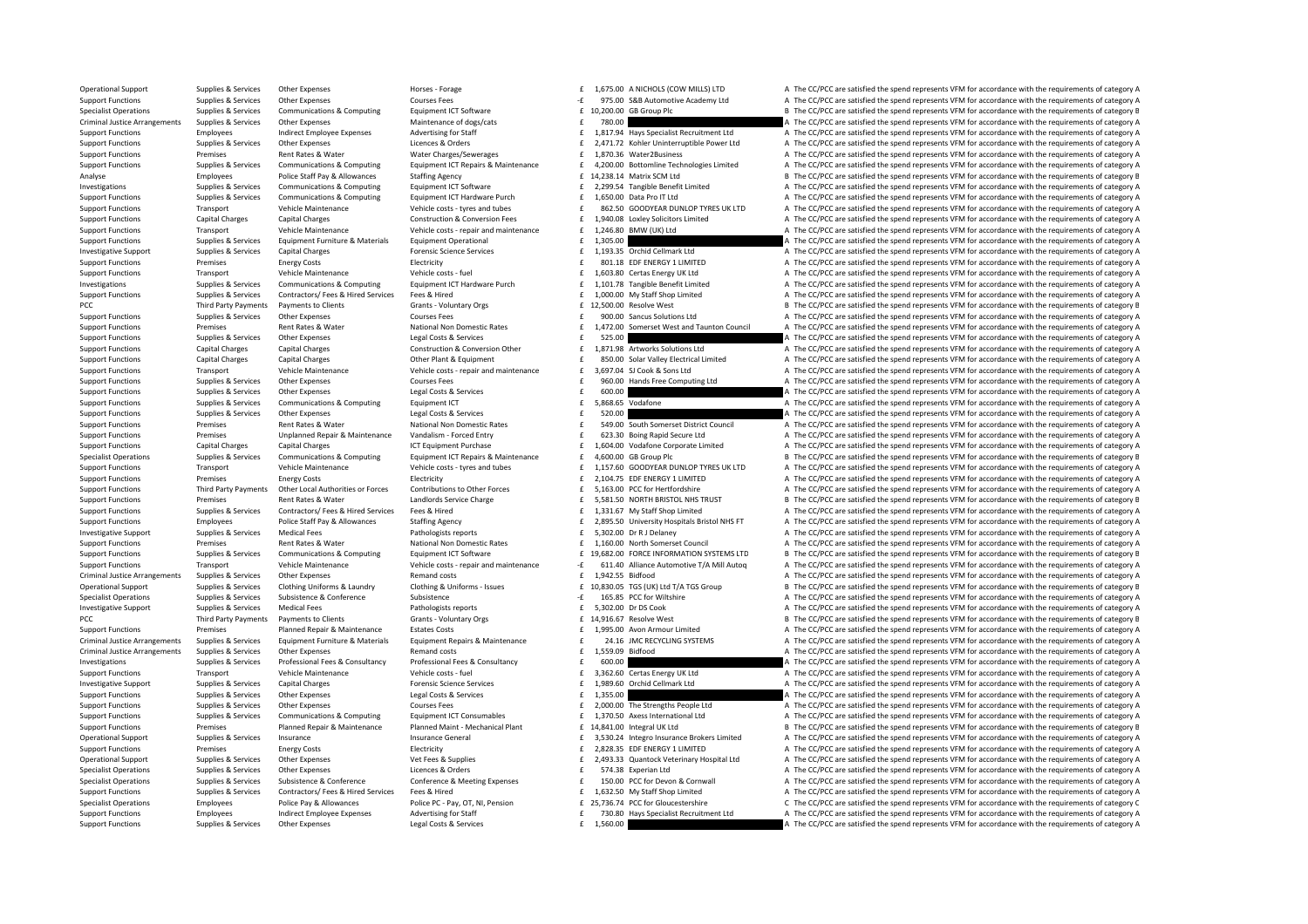Specialist Operations Supplies & Services Other Expenses Courses Fees 1,440.00 The PCC for West Midlands A The CC/PCC are satisfied the spend represents VFM for accordance with the requirements of category A Support Functions Supplies & Services Communications & Computing Equipment ICT  $\epsilon$  6.153.26 Vodafone A The CC/PCC are satisfied the spend represents VFM for accordance with the requirements of category A Investigations Supplies & Services Other Expenses Visits & Activities Visits & Activities Visits & Activities 1,185.00 Daniel Edozie's Mindful Speaking A The CC/PCC are satisfied the spend represents VFM for accordance wit Support Functions Premises Rent Rates & Water National Non Domestic Rates and the 13,952.00 South Gloucestershire B The CC/PCC are satisfied the spend represents VFM for accordance with the requirements of category B<br>B at Postage experiences and Supplies Control Supplies A The CC/PCC are satisfied the spend represents VFM for accordance with the requirements of category A Support Functions Transport Vehicle Maintenance Vehicle costs - repair and maintenance 664.26 DRIVE VAUXHALL A The CC/PCC are satisfied the spend represents VFM for accordance with the requirements of category A Support Fu Support Functions Supplies & Services Insurance Service Insurance General and the state of a state of the Support Functions and the secure of the spend represents VFM for accordance with the requirements of category A Specialist Operations Transport Vehicle Maintenance Vehicle costs – fuel and the COST of Gloucestershire C The CC/PCC are satisfied the spend represents VFM for accordance with the requirements of category C Analyse Supplies & Services Insurance Supplies Insurance General and the service of the service of the service of the spend represents of category A The CC/PCC are satisfied the spend represents VFM for accordance with the Criminal Justice Arrangements Supplies & Services Professional Fees & Consultancy Professional Fees & Consultancy Professional Fees & Consultancy Professional Fees & Consultancy Professional Fees & Consultancy Professional Supplies Supplies & Services Equipment Euriture & Materials Equipment Enter Extending E144,650.00 Axon Public Safety UK Limited C The CC/PCC are satisfied the spend represents VEM for accordance with the requirements of ca Support Functions Premises Rent Rates & Water National Non Domestic Rates **3,866.0 Bristol City Council A The CC/PCC** are satisfied the spend represents VFM for accordance with the requirements of category A Operational Support Supplies & Services Clothing Uniforms & Laundry Clothing & Uniforms - Issues E 2,160.00 WA Products (UK) Ltd t/a SceneSafe A The CC/PCC are satisfied the spend represents VFM for accordance with the req Support Functions Supplies & Services Professional Fees & Consultancy Professional Fees & Consultancy Professional Fees & Consultancy Professional Fees & Consultancy Professional Fees & Consultancy F 1,376.90 S E Hedley Lt Specialist Operations Employees Police Pay & Allowances Police Sergeant - Pay, NI, Pension E 10,764.37 PCC for Wiltshire CThe CC/PCC are satisfied the spend represents VFM for accordance with the requirements of category C Criminal Justice Arrangements Supplies & Services Contractors/ Fees & Hired Services Fees & Hired - Cleaning Cells/Vehs Fees & Hired - Cleaning Cells/Vehs Fees & 1,575.00 Sodexo Limited Arrangement Arrangements VFM for acc Support Functions Capital Charges Capital Charges Capital Charges Capital Charges Capital Charges Capital Charges Capital Charges Construction & Conversion Works E 121,892.18 Midas Construction Ltd C The CC/PCC are satisfi Supplies Supplies & Services Grants & Subscriptions Subscriptions Subscriptions Subscriptions Subscriptions Subscriptions Subscriptions (2,128.49 Gallagher Bassett International Ltd A The CC/PCC are satisfied the spend rep Support Functions Transport Vehicle Maintenance Vehicle costs - repair and maintenance Terminate and maintenance and the CC/PCC are satisfied the spend represents VFM for accordance with the requirements of category A Supplies & Services Professional Fees & Consultancy Professional Fees & Consultancy Professional Fees & Consultancy Professional Fees & Consultancy Consultancy F 580.00 National Crime Agency A The CC/PCC are satisfied the Support Functions Support Tunctions A Support of Correct A The CC/PCC are satisfied the spend represents VFM for accordance with the requirements of category A<br>A The CC/PCC are satisfied the spend represents VFM for accord Criminal Justice Arrangements Supplies & Services Capital Charges Forensic Science Services Forensic Science Services Forensic Science Services Forensic Science Services f 280.15 Orchid Cellmark Itd A The CC/PCC are satisf Support Functions Premises Rent Rates & Water National Non Domestic Rates F 711.00 Mendip District Council A The CC/PCC are satisfied the spend represents VFM for accordance with the requirements of category A Investigative Support Supplies & Services Capital Charges Category B The CC/PCC are satisfied the spend represents VFM for accordance with the requirements of category B The CC/PCC are satisfied the spend represents VFM fo E 586.00 South Somerset District Council 4 The CC/PCC are satisfied the spend represents VFM for accordance with the requirements of category A Support Functions Premises Rent Rates & Water National Non Domestic Rates fight of the Support Council B The CC/PCC are satisfied the spend represents VFM for accordance with the requirements of category B Specialist Operations Employees Police Staff Pay & Allowances Police Staff - Pay, NL Pension E. 5.101.01 PCC for Wiltshire A. The CC/PCC are satisfied the spend represents VFM for accordance with the requirements of catego Operational Support Supplies & Services Clothing Uniforms & Laundry Clothing & Uniforms - Issues fall and the support of the CC/PCC are satisfied the spend represents VFM for accordance with the requirements of category A A The CC/PCC are satisfied the spend represents VFM for accordance with the requirements of category A Supplies & Services Communications & Computing Equipment ICT 635.84 Vodafone Corporate Limited A The CC/PCC are satisfied the spend represents VFM for accordance with the requirements of category A PCC Third Party Payments Payments to Clients Category B Grants - Voluntary Orgs 27,305.83 Victim Support B The CC/PCC are satisfied the spend represents VFM for accordance with the requirements of category B Operational Support Supplies & Services Clothing Uniforms & Laundry Clothing & Uniforms - Issues and the 925.00 WA Products (UK) Ltd Va SceneSafe A The CC/PCC are satisfied the spend represents VFM for accordance with the A The CC/PCC are satisfied the spend represents VFM for accordance with the requirements of category A Support Functions Premises Energy Costs Energy Costs Electricity Electricity and Electricity and Electricity and Electricity and Electricity and Electricity and Electricity and Electricity and the Support Energy A The CC/P Support Functions Premises Fuergy Costs Functions Electricity Functions and the COSTS ELECTRIC are satisfied the spend represents VFM for accordance with the requirements of category A Investigative Support Supplies & Services Capital Charges Capital Charges Forensic Science Services Feature Support Support Support Support Support Support Support Support Support Support Support Support Support Support Ca Investigative Support Support Support Support Supporters Communications & Computing Equipment ICT Software Equipment ICT Software and the SSO.00 TICTAC Communications Ltd A The CC/PCC are satisfied the spend represents VFM Supplies Supplies & Services Communications & Computing Equipment ICT Hardware Purch examples and the control of the CC/PCC are satisfied the spend represents VFM for accordance with the requirements of category A a contro Operational Support Supplies & Services Other Expenses Horses - Forage Horses - Forage 1,740.00 **Expenditional Control Control of A The CC/PCC** are satisfied the spend represents VFM for accordance with the requirements of Criminal Justice Arrangements Supplies & Services Capital Charges Forensic Science Services Forensic Science Services Forensic Science Services F 781.30 Orchid Cellmark Ltd A The CC/PCC are satisfied the spend represents V Support Functions Premises Energy Costs Gas Gas Gas Gas Gas 636.36 British Gas Business (Electric) A The CC/PCC are satisfied the spend represents VFM for accordance with the requirements of category A Vehicle Maintenance Transport Vehicle Maintenance Vehicle costs - repair and maintenance CHE SPA.10 BMW (UK) Ltd A The CC/PCC are satisfied the spend represents VFM for accordance with the requirements of category A The CC/PCC are satisfied t Third Party Payments Other Local Authorities or Forces Agency Payments - OLAS 6 1994.34 BATH & NORTH FAST SOMERSET COUNCIL A The CC/PCC are satisfied the spend represents VEM for accordance with the requirements of categor Support Functions Premises Energy Costs Electricity Electricity Energy Costs Electricity entergy A The CC/PCC are satisfied the spend represents VFM for accordance with the requirements of category A Support Functions Supplies & Services Communications & Computing Equipment ICT Repairs & Maintenance and the Set of the COME of ALLA CONCLONGED AT The CC/PCC are satisfied the spend represents VFM for accordance with the r Premises Unplanned Repair & Maintenance Responsive Maint - Ext Works F 4,582.00 C & R FENCING LTD A The CC/PCC are satisfied the spend represents VFM for accordance with the requirements of category A Support Functions Transport Vehicle Allowances Cycle costs 2,351.42 Trek Bicycle Corporation Ltd A The CC/PCC are satisfied the spend represents VFM for accordance with the requirements of category A Roads Policing Supplies & Services Printing Stationery & Office Exp Postage Printing Stationery & Office Exp Postage 1,965.07 **£** 1,965.07 **£ 1,965.07 A The CC/PCC are satisfied the spend represents VFM for accordance with** Support Functions Capital Charges Capital Charges Schicles Purchase 34,950.16 Volvo Car UK Ltd B The CC/PCC are satisfied the spend represents VEM for accordance with the requirements of category B Support Functions Premises Rent Rates & Water National Non Domestic Rates 46,592.00 Bath & North East Somerset B The CC/PCC are satisfied the spend represents VFM for accordance with the requirements of category B Support Functions Supplies & Services Equipment Furniture & Materials Equipment Equipment Equipment and the state of the CC/PCC are satisfied the spend represents VFM for accordance with the requirements of category B Support Functions Premises Rent Rates & Water Hire of Accommodation Hire of Accommodation 1,360.00 Hilton Bristol A The CC/PCC are satisfied the spend represents VFM for accordance with the requirements of category A The C Specialist Operations Supplies & Services Subsistence & Conference Accommodation 2,877.65 PCC for South Wales A The CC/PCC are satisfied the spend represents VFM for accordance with the requirements of category A Support Functions Capital Charges Capital Charges Vehicles Purchase 12,453.14 Hyundai Motor Company Ltd B The CC/PCC are satisfied the spend represents VFM for accordance with the requirements of category B Specialist Operations Premises Cleaning & Domestic Supplies Cleaning Charges Cleaning Charges 1,162.61 Sodexo Limited B The CC/PCC are satisfied the spend represents VFM for accordance with the requirements of category B T Specialist Operations Premises Cleaning & Domestic Supplies Cleaning Charges Cleaning Charges Cleaning Charges Cleaning Charges Cleaning Charges Cleaning Charges (2001) and the COC are satisfied the spend represents VFM fo Support Functions Transport Vehicle Maintenance Vehicle costs – tyres and tubes f 607.14 Micheldever Tyres Ltd A The CC/PCC are satisfied the spend represents VFM for accordance with the requirements of category A Support Functions Capital Charges Capital Charges Capital Charges Other Plant & Equipment 2,502.50 Cleartone Telecoms Ltd A The CC/PCC are satisfied the spend represents VFM for accordance with the requirements of category Investigations Supplies & Services Printing Stationery & Office Exp Printing Actreditation a research and the Supplies A The CC/PCC are satisfied the spend represents VFM for accordance with the requirements of category A Supplies & Services Contractors/Fees & Hired Services Fees & Hired - Accreditation Contractors/Fees & Hired Services Fees & Hired - Accreditation 620.00 Forensic Focus Itd A The CC/PCC are satisfied the spend represents VF Support Functions Premises Rent Rates & Water Premises Leases Premises Leases 872,940.57 Blue Light Partnership C The CC/PCC are satisfied the spend represents VFM for accordance with the requirements of category C Support Functions Premises Cleaning & Domestic Supplies Cleaning Charges Cleaning Charges 44,562.38 Sodexo Limited B The CC/PCC are satisfied the spend represents VFM for accordance with the requirements of category B The Support Functions Premises Energy Costs Electricity Electricity Electricity Energy Costs Electricity Electricity Electricity and the Support Electricity and the Support Electricity of the Support A The CC/PCC are satisfied Support Functions Transport Vehicle Maintenance Vehicle Costs repair and maintenance Case of 8,349,83 Clifford Thames Limited A The CC/PCC are satisfied the spend represents VEM for accordance with the requirements of cate Support Functions Supplies & Services Subsistence & Conference Conference Conference & Meeting Expenses and a mechant Venturers and The CC/PCC are satisfied the spend represents VFM for accordance with the requirements of A The CC/PCC are satisfied the spend represents VFM for accordance with the requirements of category A Investigative Supplies & Services Supplies Registered For Supplies Services Foundance Consumables Foundance Consumables Foundance Consumables of the CC/PCC are satisfied the spend represents VFM for accordance with the req Roads Policing Supplies & Services Professional Fees & Consultancy Professional Fees & Consultancy Professional Fees & Consultancy Professional Fees & Consultancy F 116,747.44 Redspeed International Ltd C The CC/PCC are sa Support Functions Premises Planned Repair & Maintenance Planned Maint - Electrical Electrical E 895.00 Solar Valley Electrical Limited A The CC/PCC are satisfied the spend represents VFM for accordance with the requirement